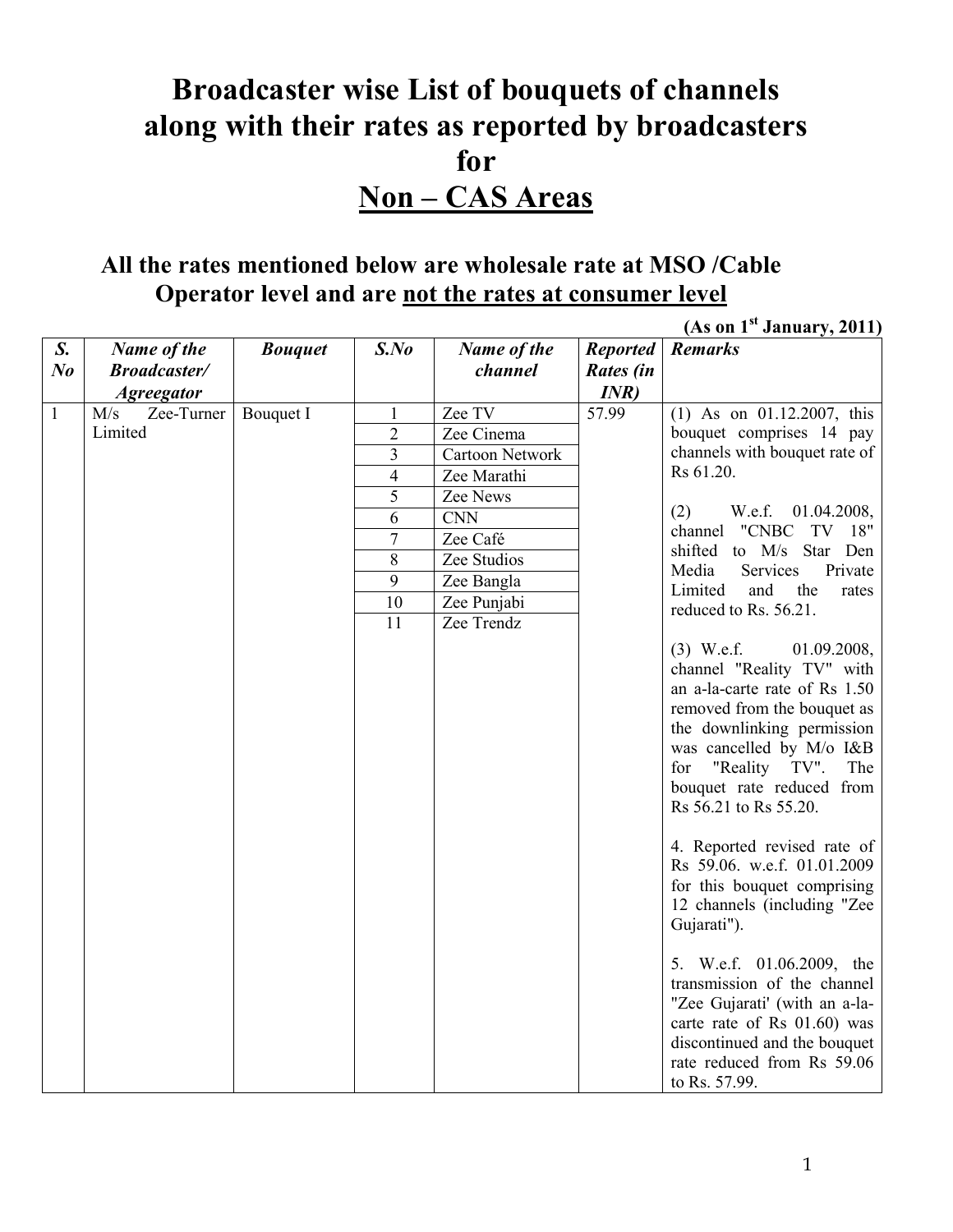| S.<br>N <sub>o</sub> | Name of the<br><b>Broadcaster</b> | <b>Bouquet</b>     | $S$ .No                  | Name of the<br>channel | <b>Reported</b><br>Rates (in<br>INR) | <b>Remarks</b>                                                                                                                                                                            |
|----------------------|-----------------------------------|--------------------|--------------------------|------------------------|--------------------------------------|-------------------------------------------------------------------------------------------------------------------------------------------------------------------------------------------|
|                      |                                   | <b>Bouquet II</b>  | $\mathbf{1}$             | <b>HBO</b>             | 23.84                                | 01.12.2007,<br>this<br>As<br>on                                                                                                                                                           |
|                      |                                   |                    | $\overline{2}$           | <b>POGO</b>            |                                      | bouquet comprises 5 pay                                                                                                                                                                   |
|                      |                                   |                    | $\overline{3}$           | Zee Business           |                                      | channels with bouquet rate of                                                                                                                                                             |
|                      |                                   |                    |                          |                        |                                      | Rs 26.00.                                                                                                                                                                                 |
|                      |                                   |                    |                          |                        |                                      | W.e.f.<br>01.04.2008,<br>channels<br>'CNN<br>IBN' $\&$<br>'CNBC Awaaz shifted to M/s<br>Star Den Media Services<br>Private Limited<br>and the<br>bouquet rate was reduced to<br>Rs 22.28. |
|                      |                                   |                    |                          |                        |                                      | Reported revised rate of Rs.<br>23.84. w.e.f. 01.01.2009.                                                                                                                                 |
|                      |                                   | <b>Bouquet III</b> | 1                        | Zee Classic            | 22.25                                | on 01.12.2007,<br>the<br>As                                                                                                                                                               |
|                      |                                   |                    | $\overline{2}$           | Zee Action             |                                      | bouquet rate was Rs 20.80.                                                                                                                                                                |
|                      |                                   |                    | $\overline{3}$           | Zee Premier            |                                      | Reported revised rate of Rs.<br>22.85. w.e.f. 01.01.2009.                                                                                                                                 |
|                      |                                   | Bouquet V          | $\mathbf{1}$             | Zee Telugu             | 37.09                                | As on 01.12.2007, this                                                                                                                                                                    |
|                      |                                   |                    | $\overline{2}$           | Zee Kannada            |                                      | bouquet comprises nine                                                                                                                                                                    |
|                      |                                   |                    | $\overline{\mathbf{3}}$  | ETC Punjabi            |                                      | pay channels with bouquet                                                                                                                                                                 |
|                      |                                   |                    | $\overline{4}$           | <b>ETC</b>             |                                      | rate of Rs 37.50.                                                                                                                                                                         |
|                      |                                   |                    | 5                        | Zing                   |                                      |                                                                                                                                                                                           |
|                      |                                   |                    | 6                        | Zee Jagran             |                                      | W.e.f 01.01.2009, the rate                                                                                                                                                                |
|                      |                                   |                    | 7                        | Zee Smile              |                                      | of the bouquet revised to                                                                                                                                                                 |
|                      |                                   |                    | $\overline{8}$           | 24 Ghante              |                                      | Rs 40.12.                                                                                                                                                                                 |
|                      |                                   |                    |                          |                        |                                      | W.e.f 31.12.2009,<br>the<br>channel "Play TV" with an<br>a-la-carte rate of Rs 4.28/-<br>suspended<br>from<br>the<br>bouquet $\&$ the rate of the<br>bouquet reduced to Rs<br>37.09.      |
|                      |                                   | <b>Bouquet VI</b>  | 1                        | 24 Taas                | 17.12                                | As on 01.12.2007, the                                                                                                                                                                     |
|                      |                                   |                    | $\overline{2}$           | Zee Talkies            |                                      | bouquet rate was Rs 16.00.                                                                                                                                                                |
|                      |                                   |                    |                          |                        |                                      | Reported revised rate of<br>17.12<br>Rs.<br>w.e.f.<br>01.01.2009.                                                                                                                         |
|                      |                                   | Bouquet IX         | 1                        | <b>HBO</b>             | 28.56                                | introduced<br>Bouquet<br>on                                                                                                                                                               |
|                      |                                   |                    | $\overline{2}$           | <b>POGO</b>            |                                      | 01.10.2009.                                                                                                                                                                               |
|                      |                                   |                    | 3                        | Zee Business           |                                      |                                                                                                                                                                                           |
|                      |                                   |                    | $\overline{\mathcal{A}}$ | <b>WB</b>              |                                      |                                                                                                                                                                                           |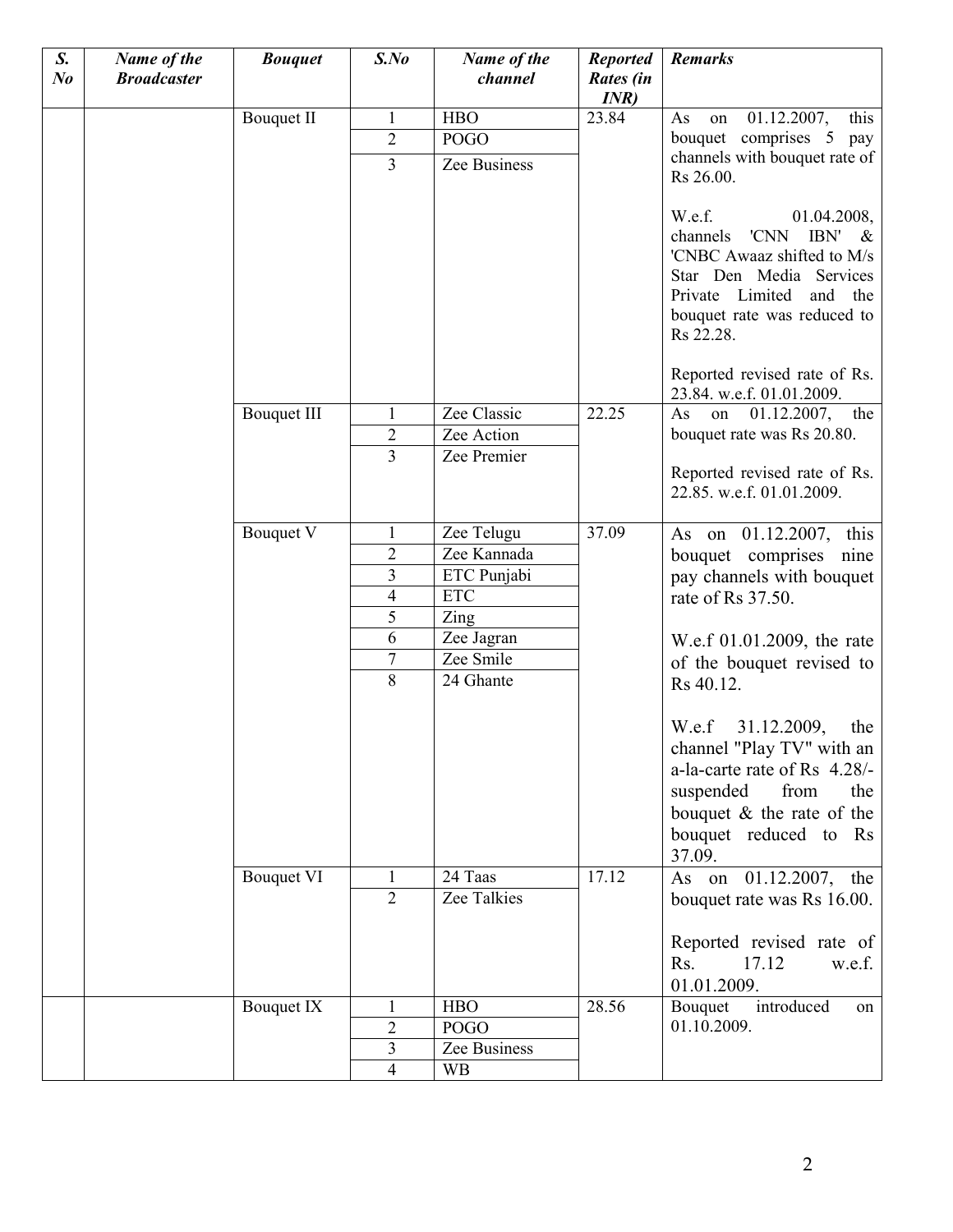| $\overline{2}$ | M/s<br><b>MSM</b>  | Bouquet I          | $\mathbf{1}$   | SET(Sony                                                                              | 58.82  | As on $01.12.2007$ , the bouquet                               |
|----------------|--------------------|--------------------|----------------|---------------------------------------------------------------------------------------|--------|----------------------------------------------------------------|
|                | India<br>Discovery |                    |                | Entertainment                                                                         |        | rate was Rs. 54.97.                                            |
|                | Private Limited    |                    |                | Television)                                                                           |        |                                                                |
|                |                    |                    | $\overline{c}$ | <b>MAX</b>                                                                            |        | W.e.f. 01.01.2009, rate of the                                 |
|                |                    |                    | 3              | Discovery                                                                             |        | bouquet increased to Rs 58.82.                                 |
|                |                    |                    | 4              | <b>Animal Planet</b>                                                                  |        |                                                                |
|                |                    |                    | 5              | <b>AXN</b>                                                                            |        |                                                                |
|                |                    | <b>Bouquet II</b>  | $\mathbf{1}$   | Animax                                                                                | 46.93  | "NDTV India" is a FTA channel.                                 |
|                |                    |                    | $\overline{2}$ | TLC*                                                                                  |        |                                                                |
|                |                    |                    | 3              | <b>SAB TV</b>                                                                         |        | As on $01.12.2007$ , this bouquet                              |
|                |                    |                    | 4              | <b>SET PIX</b>                                                                        |        | comprises 14 pay channels with                                 |
|                |                    |                    | 5              | NDTV 24X7                                                                             |        | bouquet rate of Rs 65.00.                                      |
|                |                    |                    | 6              | <b>NDTV Profit</b>                                                                    |        | W.e.f. 01.04.2008,<br>channel                                  |
|                |                    |                    | 7              | Aaj Tak                                                                               |        | 'Ten Sports' shifted to M/s Zee                                |
|                |                    |                    | 8              | Headlines Today                                                                       |        | Turner Limited and the rates                                   |
|                |                    |                    | 9              | Tez                                                                                   |        | reduced to Rs. 54.95.                                          |
|                |                    |                    | 10             | NDTV India                                                                            |        |                                                                |
|                |                    |                    |                |                                                                                       |        | W.e.f. 01.01.2009, rate of the                                 |
|                |                    |                    |                |                                                                                       |        | bouquet increased to Rs 58.80.                                 |
|                |                    |                    |                |                                                                                       |        |                                                                |
|                |                    |                    |                |                                                                                       |        | W.e.f, 13.08.2010, this bouquet                                |
|                |                    |                    |                |                                                                                       |        | was modified after transferring                                |
|                |                    |                    |                |                                                                                       |        | of three channels namely "MTV,<br>NICK & VH 1 to M/s SUN 18    |
|                |                    |                    |                |                                                                                       |        | Media Services North and M/s                                   |
|                |                    |                    |                |                                                                                       |        | SUN 18 Media Services South                                    |
|                |                    |                    |                |                                                                                       |        | and the rate reduced to Rs 46.93.                              |
|                |                    |                    |                |                                                                                       |        |                                                                |
|                |                    | <b>Bouquet III</b> | $\mathbf{1}$   | Channel 8                                                                             | $65/-$ | This bouquet was formed on                                     |
|                |                    |                    | $\overline{2}$ | Discovery                                                                             |        | 01.04.2009 comprises 2 pay                                     |
|                |                    |                    |                | Science                                                                               |        | channels (COLORS & Channel                                     |
|                |                    |                    | 3              | Discovery Turbo                                                                       |        | 8) with bouquet rate of Rs 31.40.                              |
|                |                    |                    | 4              | Neo Cricket                                                                           |        |                                                                |
|                |                    |                    | 5              | Neo Sports                                                                            |        | W.e.f. $01.01.2010$ , this bouquet                             |
|                |                    |                    |                |                                                                                       |        | was modified by adding two pay<br>channel (Discovery Science & |
|                |                    |                    |                |                                                                                       |        | Discovery Turbo) and the rate of                               |
|                |                    |                    |                |                                                                                       |        | the bouquet increased to Rs 40.                                |
|                |                    |                    |                |                                                                                       |        |                                                                |
|                |                    |                    |                |                                                                                       |        | W.e.f, 01.09.2010, this bouquet                                |
|                |                    |                    |                |                                                                                       |        | was modified by adding 2                                       |
|                |                    |                    |                |                                                                                       |        | channels namely "Neo Cricket"                                  |
|                |                    |                    |                |                                                                                       |        | & Neo Sports" and transferring                                 |
|                |                    |                    |                |                                                                                       |        | of 'COLORS' Channel to M/s                                     |
|                |                    |                    |                |                                                                                       |        | SUN 18 Media Services North                                    |
|                |                    |                    |                |                                                                                       |        | and M/s SUN 18 Media Services                                  |
|                |                    |                    |                |                                                                                       |        | South. The rate of the bouquet                                 |
|                |                    |                    |                |                                                                                       |        | reported as Rs 65/-                                            |
|                |                    |                    |                | * Prior to 03.08.2010, the name of the channel "TLC " was "Discovery Travel & Living" |        |                                                                |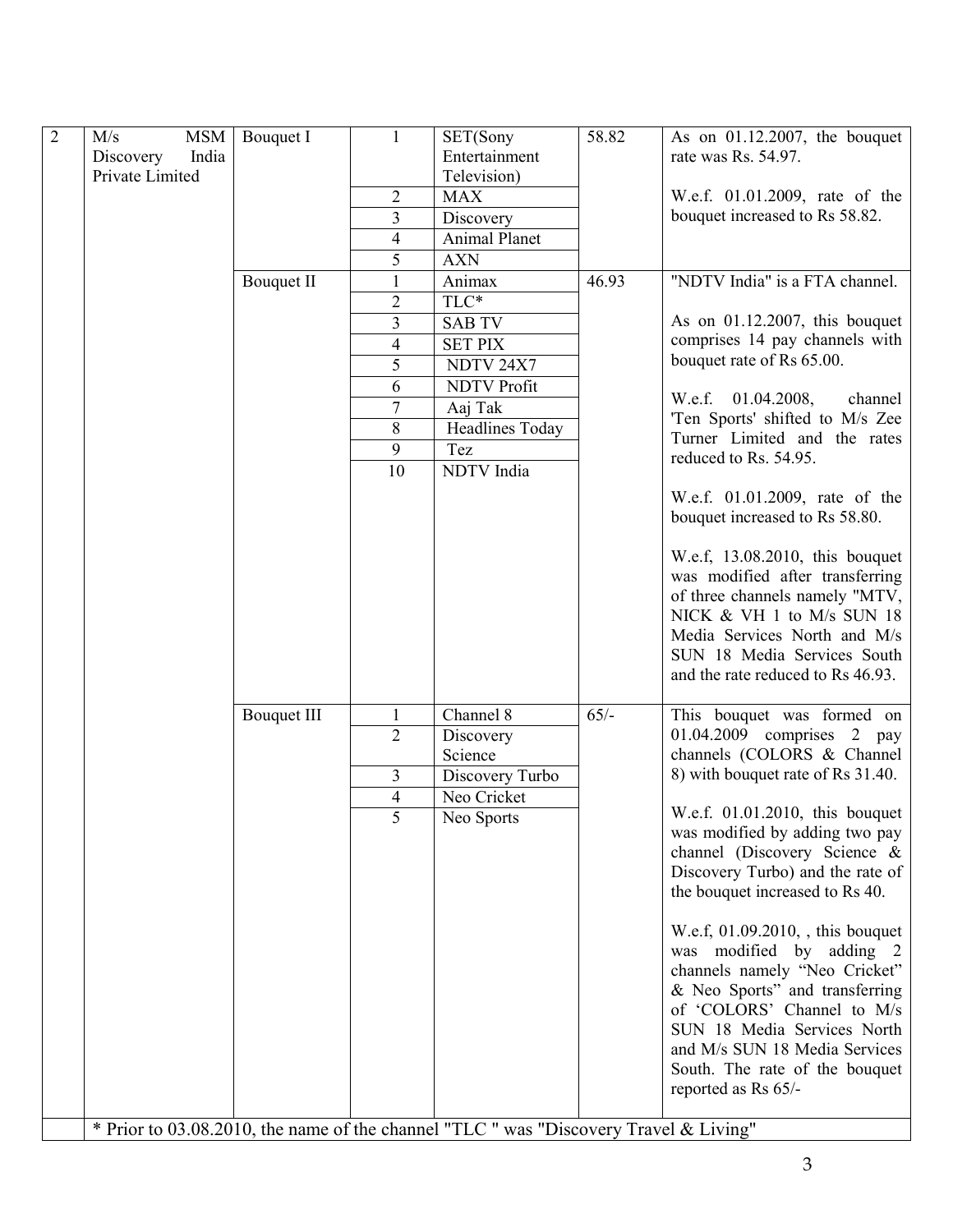| $\overline{3}$ | $\overline{SUN}$                      |                     |                |                               |       |                                  |
|----------------|---------------------------------------|---------------------|----------------|-------------------------------|-------|----------------------------------|
|                | 18<br>M/s                             | Bouquet I           |                | Colors                        | 25    | Introduced<br>Bouquet<br>on      |
|                | Services<br>Media                     |                     | 2              | IBN7                          |       | 01.09.2010                       |
|                | <b>North</b> – other than             |                     | 3              | <b>CNBC</b> Awaaz             |       |                                  |
|                | South<br>India                        | Bouquet I A         | $\mathbf{1}$   | Colors                        | 29    | Introduced<br>Bouquet<br>on      |
|                | Territory*                            |                     | $\overline{c}$ | IBN 7                         |       | 01.09.2010                       |
|                | $\ast$                                |                     | 3              | <b>CNBC</b> Awaaz             |       |                                  |
|                | South<br>India                        |                     | 4              | <b>IBN</b> Lokmat             |       |                                  |
|                | Territories                           | Bouquet II          | $\mathbf{1}$   | <b>MTV</b>                    | 25    | Introduced<br>Bouquet<br>on      |
|                | Comprising of the                     |                     | $\overline{2}$ | <b>Nick</b>                   |       | 01.09.2010                       |
|                | of<br>Tamil<br>states                 |                     | 3              | VH1                           |       |                                  |
|                | Nadu, Karnataka,                      |                     | 4              | <b>CNBC TV 18</b>             |       |                                  |
|                | AP and Kerela as<br>well as the Union |                     | 5              | <b>CNN IBN</b>                |       |                                  |
|                | Territories<br>of                     | <b>Bouquet III</b>  | 1              | Disney Channel                | 18.26 | introduced<br>Bouquet<br>on      |
|                | Pondicherry,                          |                     | $\overline{2}$ | Disney XD <sup>(xiii)</sup>   |       | 01.04.2010.                      |
|                | Lakshadweep and                       |                     | 3              | Hangama TV                    |       |                                  |
|                | Andaman<br>&                          | Bouquet IV          | $\mathbf{1}$   | K TV                          | 16.69 | As on $01.12.2007$ , the bouquet |
|                | Nicobar Islands]                      |                     | $\overline{c}$ | Sun Music                     |       | rate was Rs. 15.60.              |
|                |                                       |                     |                |                               |       |                                  |
|                |                                       |                     | 3              | Sun News                      |       | W.e.f. 06.03.2009, rate of the   |
|                |                                       |                     |                |                               |       | bouquet increased to Rs 16.69.   |
|                |                                       | Bouquet V           | $\mathbf{1}$   | Gemini TV                     | 11.12 | As on $01.12.2007$ , the bouquet |
|                |                                       |                     |                |                               |       | rate was Rs. 10.40.              |
|                |                                       |                     | $\overline{2}$ | Gemini Comedy <sup>(v)</sup>  |       |                                  |
|                |                                       |                     |                |                               |       | W.e.f. 06.03.2009, rate of the   |
|                |                                       |                     |                |                               |       | bouquet increased to Rs 11.12.   |
|                |                                       | <b>Bouquet VI</b>   | 1              | Udaya TV                      | 18.94 | As on $01.12.2007$ , the bouquet |
|                |                                       |                     | $\overline{2}$ | Udaya Comedy <sup>(vii)</sup> |       | rate was Rs 18.70.               |
|                |                                       |                     |                |                               |       |                                  |
|                |                                       |                     |                |                               |       | W.e.f 06.03.2009, rate of the    |
|                |                                       |                     |                |                               |       | bouquet increased to Rs 18.94.   |
|                |                                       | <b>Bouquet VII</b>  | $\mathbf{1}$   | <b>Udaya Movies</b>           | 15.51 | As on $01.12.2007$ , the bouquet |
|                |                                       |                     | $\overline{2}$ | Udaya Varthegalu              |       | rate was Rs. 14.50.              |
|                |                                       |                     |                |                               |       |                                  |
|                |                                       |                     |                |                               |       | W.e.f. 06.03.2009, rate of the   |
|                |                                       |                     |                |                               |       | bouquet increased to Rs 15.51.   |
|                |                                       | <b>Bouquet VIII</b> | 1              | Gemini Music                  | 24.44 | As on $01.12.2007$ , the bouquet |
|                |                                       |                     | $\overline{2}$ | Gemini News                   |       | rate was Rs. 22.85.              |
|                |                                       |                     | 3              | Gemini Movies <sup>(vi)</sup> |       |                                  |
|                |                                       |                     |                |                               |       | W.e.f. 06.03.2009, rate of the   |
|                |                                       |                     |                |                               |       | bouquet increased to Rs 24.44.   |
|                |                                       | Bouquet IX          | 1              | Surya TV                      | 20.33 | Bouquet<br>introduced<br>on      |
|                |                                       |                     |                |                               |       | 01.04.2010                       |
|                |                                       |                     | $\overline{2}$ | Kiran TV                      |       |                                  |
|                |                                       |                     |                |                               |       |                                  |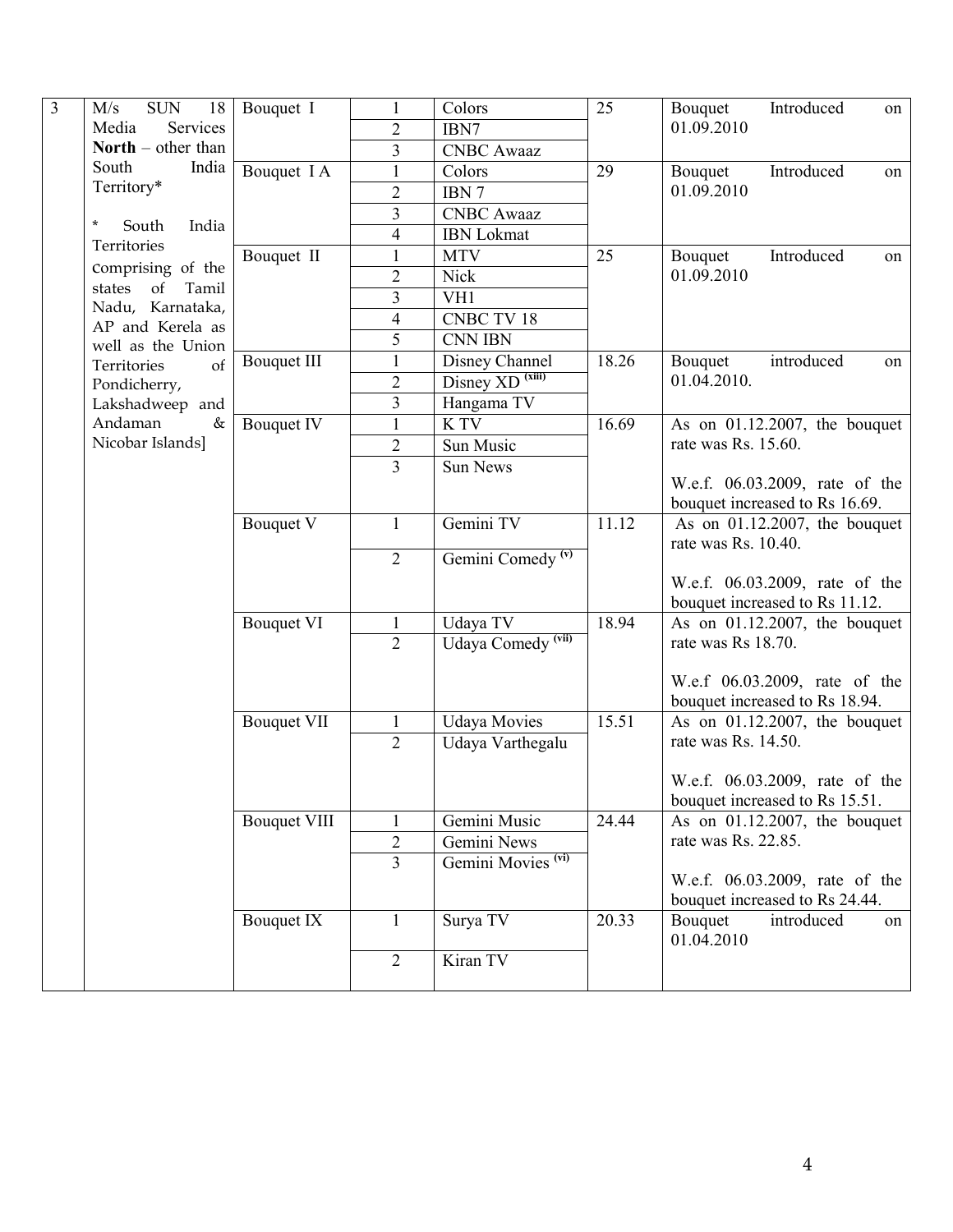|  | Note:                                                                                                                                                                                                                                                                                                                                                                                                                                                                                                                                                                                                                                                                                                 |
|--|-------------------------------------------------------------------------------------------------------------------------------------------------------------------------------------------------------------------------------------------------------------------------------------------------------------------------------------------------------------------------------------------------------------------------------------------------------------------------------------------------------------------------------------------------------------------------------------------------------------------------------------------------------------------------------------------------------|
|  | Prior to 01.04.2010, the "SUN Distribution Services" was known as "M/s Channel Plus".<br>$\ddot{1}$                                                                                                                                                                                                                                                                                                                                                                                                                                                                                                                                                                                                   |
|  | ii) Prior to 09.04.2009, the name of the channel "Kushi TV" was "Udaya News"                                                                                                                                                                                                                                                                                                                                                                                                                                                                                                                                                                                                                          |
|  | iii) Prior to 27.07.2009, the name of the channel "Navvulu" was "Gemini Cable<br>Vision"                                                                                                                                                                                                                                                                                                                                                                                                                                                                                                                                                                                                              |
|  | Prior to 09.04.2009, , the name of the channel "Chintu TV" was "Teja News"<br>iv)                                                                                                                                                                                                                                                                                                                                                                                                                                                                                                                                                                                                                     |
|  | v) Prior to 01.10.2010, , the name of the channel "Gemini Comedy" was "Teja TV"                                                                                                                                                                                                                                                                                                                                                                                                                                                                                                                                                                                                                       |
|  | vi) Prior to 01.10.2010, , the name of the channel "Gemini Movies" was "Navvulu"                                                                                                                                                                                                                                                                                                                                                                                                                                                                                                                                                                                                                      |
|  | Prior to 01.10.2010, the name of the channel "Udaya Comedy" was "Ushe TV"<br>vii)                                                                                                                                                                                                                                                                                                                                                                                                                                                                                                                                                                                                                     |
|  | viii) Three channels namely i) The Disney Channel, ii) Disney XD and iii) Hangama<br>TV were distributed by M/s Star Den Media Service Private Limited till 31.03.2010.<br>W.e.f 01.04.2010, the distribution of these three channels has been shifted to M/s Sun<br>Distribution Services. W.e.f 01.09.2010, the distribution of these channels was shifted<br>to M/s SUN 18 Media Service North and M/s SUN 18 Media Services South.                                                                                                                                                                                                                                                                |
|  | Prior to 13.08.2010, three channels namely "CNBC- TV 18, CNN-IBN & CNBC<br>ix)<br>Awaaz were distributed by M/s Star Den Media Service Private Limited. W.e.f<br>13.08.2010, the distribution of these three channels have been shifted to M/s SUN 18<br>Media Service North and M/s SUN 18 Media Services South.                                                                                                                                                                                                                                                                                                                                                                                     |
|  | Prior to 01.09.2010, the distribution of SUN Channels were distributed by M/s<br>xi)<br>Sun Distributions Services. W.e.f 01.09.2010, the distribution of these channels has<br>been shifted to M/s SUN 18 Media Service North and M/s SUN 18 Media Services<br>South.                                                                                                                                                                                                                                                                                                                                                                                                                                |
|  | Earlier four channels namely "Colors", "NICK", VH 1" & "MTV" were<br>xii)<br>distributed by M/s MSM Discovery India Private Limited. W.e.f 13.07.2010, these<br>channels were distributed by M/s SUN 18 Media Services North (other than South India<br>Territory) & w.e.f 13.08.2010, these channels were distributed by M/s SUN 18 Media<br>Service South (for South India Territory). During the period from 13.07.2010 to<br>12.08.2010, M/s Kal Cable Comm Pvt Limited was the authorized distributor of these<br>channels in the South India Territory. However, M/s Sun 18 Media Services South<br>collected subscription payment for Viocom 18 channels on behalf of Kal Comm Pvt<br>Limited. |
|  | xiii) Prior to 14.11.2009, the name of the channel "Disney XD" was "Toon Disney"                                                                                                                                                                                                                                                                                                                                                                                                                                                                                                                                                                                                                      |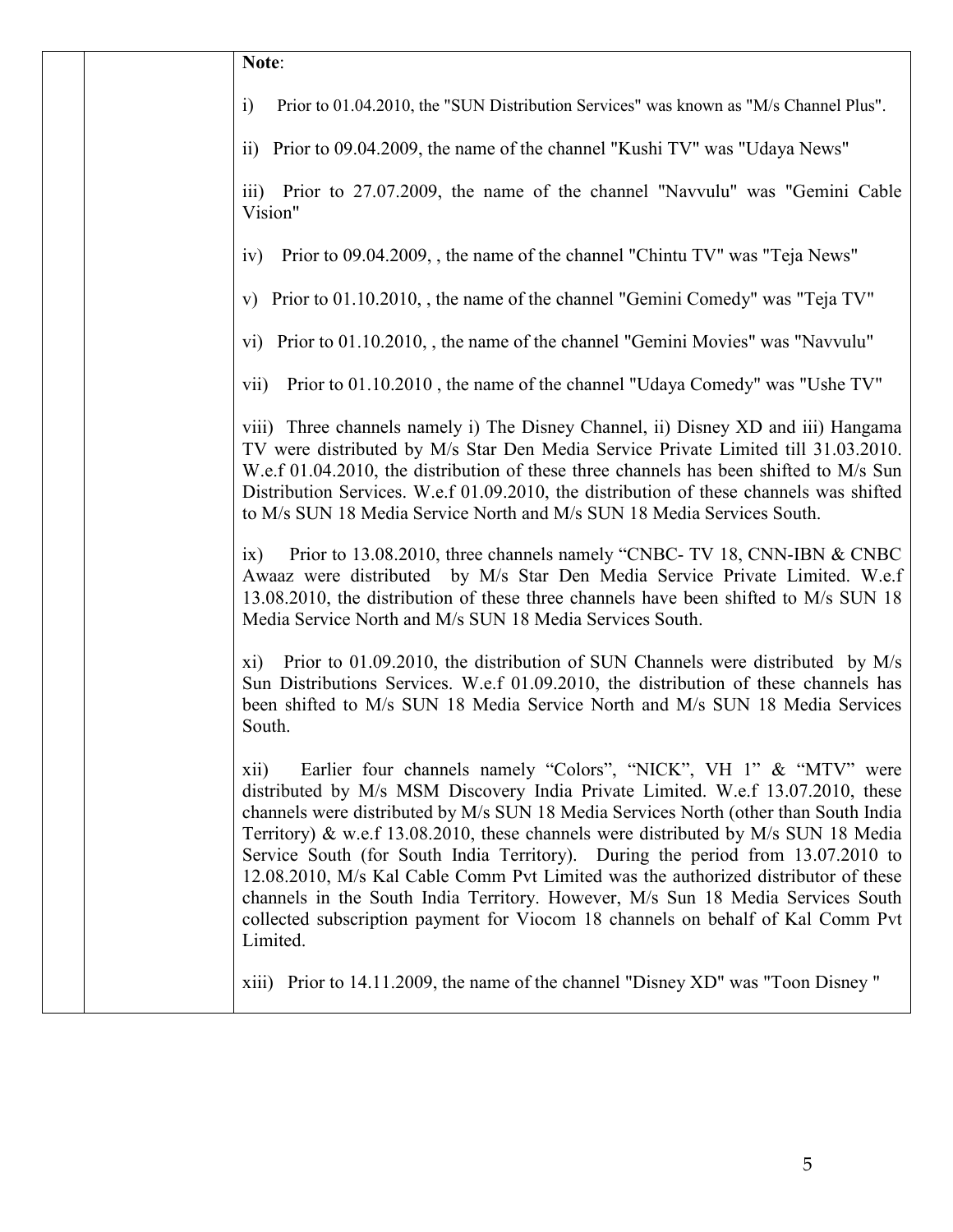| $\overline{4}$ | SUN 18<br>Media                        | Bouquet I           | $\mathbf{1}$   | K TV                          | 16.69 | As on $01.12.2007$ , the bouquet                        |  |  |  |  |
|----------------|----------------------------------------|---------------------|----------------|-------------------------------|-------|---------------------------------------------------------|--|--|--|--|
|                | <b>South</b><br>Services               |                     | $\overline{2}$ | Sun Music                     |       | rate was Rs. 15.60.                                     |  |  |  |  |
|                | (South<br>India                        |                     | $\overline{3}$ | <b>Sun News</b>               |       |                                                         |  |  |  |  |
|                | Territory)*                            |                     |                |                               |       | W.e.f. 06.03.2009, rate of the                          |  |  |  |  |
|                |                                        |                     |                |                               |       | bouquet increased to Rs 16.69.                          |  |  |  |  |
|                | $\star$<br>South<br>India              | <b>Bouquet II</b>   | $\mathbf{1}$   | Gemini TV                     | 11.12 | As on $01.12.2007$ , the bouquet<br>rate was Rs. 10.40. |  |  |  |  |
|                | Territories                            |                     |                |                               |       |                                                         |  |  |  |  |
|                | Comprising of the                      |                     | $\overline{2}$ | Gemini Comedy <sup>(v)</sup>  |       |                                                         |  |  |  |  |
|                | states<br>of<br>Tamil                  |                     |                |                               |       | W.e.f. 06.03.2009, rate of the                          |  |  |  |  |
|                | Nadu, Karnataka,                       |                     |                |                               |       | bouquet increased to Rs 11.12.                          |  |  |  |  |
|                | AP and Kerela as                       | <b>Bouquet III</b>  | $\mathbf{1}$   | Udaya TV                      | 18.94 | As on $01.12.2007$ , the bouquet                        |  |  |  |  |
|                | well as the Union<br>Territories<br>of |                     | $\overline{2}$ | Udaya Comedy <sup>(vii)</sup> |       | rate was Rs 18.70.                                      |  |  |  |  |
|                | Pondicherry,                           |                     |                |                               |       | W.e.f 06.03.2009, rate of the                           |  |  |  |  |
|                | Lakshadweep and                        |                     |                |                               |       | bouquet increased to Rs 18.94.                          |  |  |  |  |
|                | Andaman<br>&                           | <b>Bouquet IV</b>   | $\mathbf{1}$   | <b>Udaya Movies</b>           | 15.51 | As on $01.12.2007$ , the bouquet                        |  |  |  |  |
|                | Nicobar Islands]                       |                     | $\overline{2}$ | Udaya Varthegalu              |       | rate was Rs. 14.50.                                     |  |  |  |  |
|                |                                        |                     |                |                               |       |                                                         |  |  |  |  |
|                |                                        |                     |                |                               |       | W.e.f. 06.03.2009, rate of the                          |  |  |  |  |
|                |                                        |                     |                |                               |       | bouquet increased to Rs 15.51.                          |  |  |  |  |
|                |                                        | Bouquet V           | $\mathbf{1}$   | Gemini Music                  | 24.44 | As on $01.12.2007$ , the bouquet                        |  |  |  |  |
|                |                                        |                     | $\overline{2}$ | Gemini News                   |       | rate was Rs. 22.85.                                     |  |  |  |  |
|                |                                        |                     | 3              | Gemini Movies <sup>(vi)</sup> |       |                                                         |  |  |  |  |
|                |                                        |                     |                |                               |       | W.e.f. 06.03.2009, rate of the                          |  |  |  |  |
|                |                                        |                     |                |                               |       | bouquet increased to Rs 24.44.                          |  |  |  |  |
|                |                                        | <b>Bouquet VI</b>   | $\mathbf{1}$   | Surya TV                      | 20.33 | Bouquet<br>introduced<br>on                             |  |  |  |  |
|                |                                        |                     | $\overline{2}$ | Kiran TV                      |       | 01.04.2010.                                             |  |  |  |  |
|                |                                        | <b>Bouquet VII</b>  | 1              | Disney Channel                | 18.26 | Bouquet<br>introduced<br>on                             |  |  |  |  |
|                |                                        |                     | $\overline{2}$ | $Disney XD^{(xii)}$           |       | 01.04.2010.                                             |  |  |  |  |
|                |                                        |                     | $\overline{3}$ | Hangama TV                    |       |                                                         |  |  |  |  |
|                |                                        |                     |                |                               |       |                                                         |  |  |  |  |
|                |                                        | <b>Bouquet VIII</b> | $\mathbf{1}$   | Colors                        | 25    | Introduced<br>Bouquet<br>on                             |  |  |  |  |
|                |                                        |                     | $\overline{2}$ | IBN7                          |       | 01.09.2010                                              |  |  |  |  |
|                |                                        |                     | 3              | <b>CNBC</b> Awaaz             |       |                                                         |  |  |  |  |
|                |                                        | Bouquet IX          | $\mathbf{1}$   | Colors                        | 29    | Bouquet<br>Introduced<br>on                             |  |  |  |  |
|                |                                        |                     |                | IBN 7                         |       | 01.09.2010                                              |  |  |  |  |
|                |                                        |                     | $\overline{2}$ |                               |       |                                                         |  |  |  |  |
|                |                                        |                     | 3              | <b>CNBC</b> Awaaz             |       |                                                         |  |  |  |  |
|                |                                        |                     | $\overline{4}$ | <b>IBN</b> Lokmat             |       |                                                         |  |  |  |  |
|                |                                        |                     |                |                               |       |                                                         |  |  |  |  |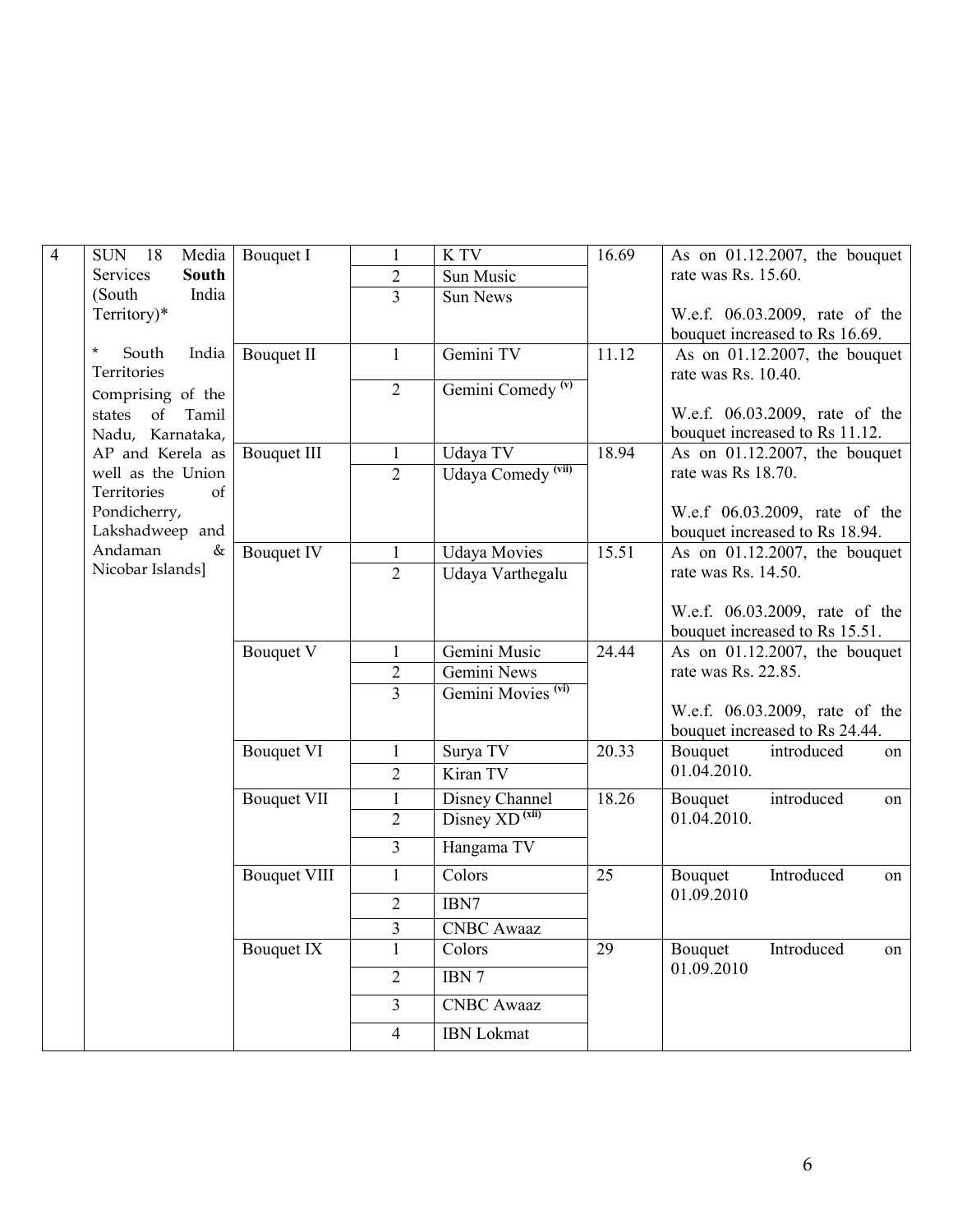|                                                                                |                                                                                                                                                                                                                                                                                                                                                                                                                                   | Bouquet X                                                                                                 | 1                                | <b>MTV</b>                                                                                                                                                                                                                                                                                                                                                                                                                                                                                                                                                                                                                                                    | 25 | Bouquet    | Introduced | on |  |
|--------------------------------------------------------------------------------|-----------------------------------------------------------------------------------------------------------------------------------------------------------------------------------------------------------------------------------------------------------------------------------------------------------------------------------------------------------------------------------------------------------------------------------|-----------------------------------------------------------------------------------------------------------|----------------------------------|---------------------------------------------------------------------------------------------------------------------------------------------------------------------------------------------------------------------------------------------------------------------------------------------------------------------------------------------------------------------------------------------------------------------------------------------------------------------------------------------------------------------------------------------------------------------------------------------------------------------------------------------------------------|----|------------|------------|----|--|
|                                                                                |                                                                                                                                                                                                                                                                                                                                                                                                                                   |                                                                                                           | $\overline{2}$<br>$\overline{3}$ | Nick                                                                                                                                                                                                                                                                                                                                                                                                                                                                                                                                                                                                                                                          |    | 01.09.2010 |            |    |  |
|                                                                                |                                                                                                                                                                                                                                                                                                                                                                                                                                   |                                                                                                           | $\overline{4}$                   | VH <sub>1</sub><br><b>CNBC TV 18</b>                                                                                                                                                                                                                                                                                                                                                                                                                                                                                                                                                                                                                          |    |            |            |    |  |
|                                                                                |                                                                                                                                                                                                                                                                                                                                                                                                                                   |                                                                                                           | 5                                | <b>CNN IBN</b>                                                                                                                                                                                                                                                                                                                                                                                                                                                                                                                                                                                                                                                |    |            |            |    |  |
|                                                                                |                                                                                                                                                                                                                                                                                                                                                                                                                                   | Note:                                                                                                     |                                  |                                                                                                                                                                                                                                                                                                                                                                                                                                                                                                                                                                                                                                                               |    |            |            |    |  |
|                                                                                |                                                                                                                                                                                                                                                                                                                                                                                                                                   | $\ddot{1}$<br>$\overline{11}$                                                                             |                                  | Prior to 01.04.2010, the "SUN Distribution Services" was known as "M/s Channel Plus".<br>Prior to 09.04.2009, the name of the channel "Kushi TV" was "Udaya News"                                                                                                                                                                                                                                                                                                                                                                                                                                                                                             |    |            |            |    |  |
|                                                                                |                                                                                                                                                                                                                                                                                                                                                                                                                                   | Prior to 27.07.2009, the name of the channel "Navvulu" was "Gemini Cable<br>$\overline{111}$ )<br>Vision" |                                  |                                                                                                                                                                                                                                                                                                                                                                                                                                                                                                                                                                                                                                                               |    |            |            |    |  |
|                                                                                | Prior to 09.04.2009, the name of the channel "Chintu TV" was "Teja News"<br>iv)                                                                                                                                                                                                                                                                                                                                                   |                                                                                                           |                                  |                                                                                                                                                                                                                                                                                                                                                                                                                                                                                                                                                                                                                                                               |    |            |            |    |  |
|                                                                                |                                                                                                                                                                                                                                                                                                                                                                                                                                   | V)                                                                                                        |                                  | Prior to 01.10.2010, the name of the channel "Gemini Comedy" was "Teja TV"                                                                                                                                                                                                                                                                                                                                                                                                                                                                                                                                                                                    |    |            |            |    |  |
| vi) Prior to 01.10.2010, the name of the channel "Gemini Movies" was "Navvulu" |                                                                                                                                                                                                                                                                                                                                                                                                                                   |                                                                                                           |                                  |                                                                                                                                                                                                                                                                                                                                                                                                                                                                                                                                                                                                                                                               |    |            |            |    |  |
|                                                                                | Prior to 01.10.2010, the name of the channel "Udaya Comedy" was "Ushe TV"<br>vii)                                                                                                                                                                                                                                                                                                                                                 |                                                                                                           |                                  |                                                                                                                                                                                                                                                                                                                                                                                                                                                                                                                                                                                                                                                               |    |            |            |    |  |
|                                                                                | viii) Three channels namely i) The Disney Channel, ii) Disney XD and iii) Hangama<br>TV were distributed by M/s Star Den Media Service Private Limited till 31.03.2010.<br>W.e.f 01.04.2010, the distribution of these three channels was shifted to M/s Sun<br>Distribution Services. W.e.f 01.09.2010, the distribution of these channels was shifted<br>to M/s SUN 18 Media Service North and M/s SUN 18 Media Services South. |                                                                                                           |                                  |                                                                                                                                                                                                                                                                                                                                                                                                                                                                                                                                                                                                                                                               |    |            |            |    |  |
|                                                                                |                                                                                                                                                                                                                                                                                                                                                                                                                                   | ix)                                                                                                       |                                  | Prior to 13.08.2010, three channels namely "CNBC- TV 18, CNN-IBN & CNBC<br>Awaaz were distributed by M/s Star Den Media Service Private Limited. W.e.f<br>13.08.2010, the distribution of these three channels were shifted to M/s SUN 18 Media<br>Service North and M/s SUN 18 Media Services South.                                                                                                                                                                                                                                                                                                                                                         |    |            |            |    |  |
|                                                                                |                                                                                                                                                                                                                                                                                                                                                                                                                                   |                                                                                                           |                                  | x) Prior to 01.09.2010, the distribution of SUN Channels were distributed by M/s Sun<br>Distributions Services. W.e.f 01.09.2010, the distribution of these channels was shifted<br>to M/s SUN 18 Media Service North and M/s SUN 18 Media Services South.                                                                                                                                                                                                                                                                                                                                                                                                    |    |            |            |    |  |
|                                                                                |                                                                                                                                                                                                                                                                                                                                                                                                                                   | xi)                                                                                                       |                                  | Earlier four channels namely "Colors", "NICK", VH 1" & "MTV" were<br>distributed by M/s MSM Discovery India Private Limited. W.e.f 13.07.2010, these<br>channels were distributed by M/s SUN 18 Media Services North (other than South India<br>Territory) & w.e.f 13.08.2010, these channels were distributed by M/s SUN 18 Media<br>Service South (for South India Territory). During the period from 13.07.2010 to<br>12.08.2010, M/s Kal Cable Comm Pvt Limited was the authorized distributor of these<br>channels. However, M/s Sun 18 Media Services South collected subscription payment<br>for Viocom 18 channels on behalf of Kal Comm Pvt Limited. |    |            |            |    |  |
|                                                                                |                                                                                                                                                                                                                                                                                                                                                                                                                                   |                                                                                                           |                                  | xii) Prior to 14.11.2009, the name of the channel "Disney XD" was "Toon Disney"                                                                                                                                                                                                                                                                                                                                                                                                                                                                                                                                                                               |    |            |            |    |  |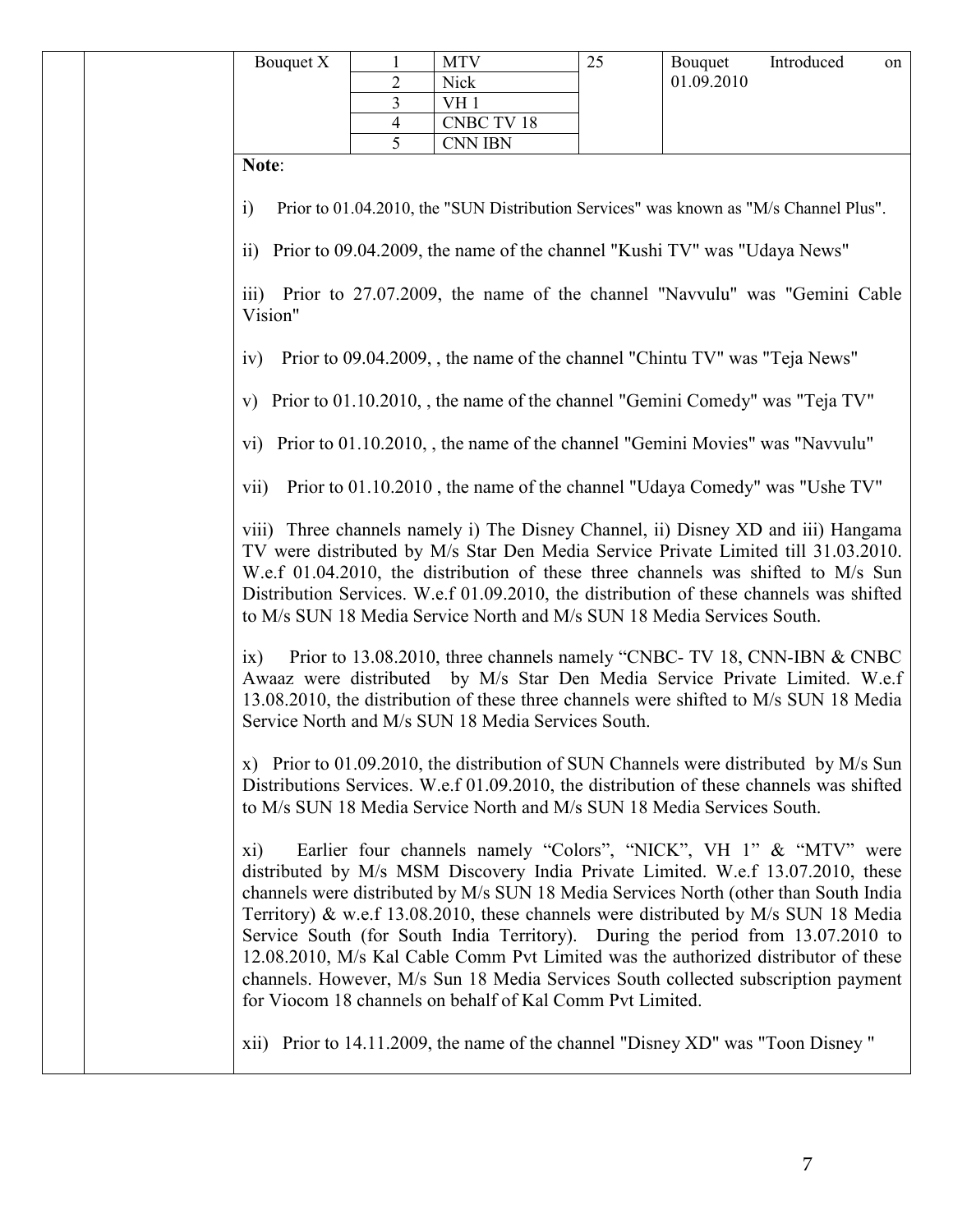| S.             | <b>Name</b><br>of<br>the | <b>Bouquet</b>    | S.No           | Name of<br>the                                  | Reporte           | <b>Remarks</b>                                                                                                                                                                                                                     |
|----------------|--------------------------|-------------------|----------------|-------------------------------------------------|-------------------|------------------------------------------------------------------------------------------------------------------------------------------------------------------------------------------------------------------------------------|
| N <sub>0</sub> | <b>Broadcaster</b>       |                   |                | channel                                         | d                 |                                                                                                                                                                                                                                    |
|                |                          |                   |                |                                                 | Rates (in<br>INR) |                                                                                                                                                                                                                                    |
| 5.             | M/s STAR DEN             | Bouquet I         |                | <b>Star Plus</b>                                | 50.08             | As on $01.12.2007$ , the rate of                                                                                                                                                                                                   |
|                | Media<br>Services        |                   | $\overline{2}$ | Star Gold                                       | $(55.64)$ in      | bouquet was Rs $46.80$ (Rs $52.00$ )                                                                                                                                                                                               |
|                | Private Limited          |                   | 3              | <b>Star Movies</b>                              | Tamil             | in Tamil Nadu).                                                                                                                                                                                                                    |
|                |                          |                   | 4              | Star World                                      | nadu)             |                                                                                                                                                                                                                                    |
|                |                          |                   | 5              | Vijay TV                                        |                   | Some interconnection filings as<br>on 01.12.2007 also reflect a rate                                                                                                                                                               |
|                |                          |                   | 6              | <b>NGC</b>                                      |                   | of Rs. 32.10 among others                                                                                                                                                                                                          |
|                |                          |                   | $\overline{7}$ | Fox History and<br>Entertainment <sup>(i)</sup> |                   | (without the permissible increase<br>of 4%), which broadcaster has                                                                                                                                                                 |
|                |                          |                   | 8              | Channel $(V)$                                   |                   | claimed as discounted offer.                                                                                                                                                                                                       |
|                |                          |                   |                |                                                 |                   | Please<br>refer Clause<br>3 <sup>7</sup><br>of                                                                                                                                                                                     |
|                |                          |                   |                |                                                 |                   | Telecommunication                                                                                                                                                                                                                  |
|                |                          |                   |                |                                                 |                   | (Broadcasting)<br>and<br>Cable)                                                                                                                                                                                                    |
|                |                          |                   |                |                                                 |                   | Services (Second) Tariff Order,                                                                                                                                                                                                    |
|                |                          |                   |                |                                                 |                   | 2004 (6 of 2004) as amended                                                                                                                                                                                                        |
|                |                          |                   |                |                                                 |                   | from time to time for any                                                                                                                                                                                                          |
|                |                          |                   |                |                                                 |                   | clarification in this regard                                                                                                                                                                                                       |
|                |                          |                   |                |                                                 |                   |                                                                                                                                                                                                                                    |
|                |                          |                   |                |                                                 |                   | W.e.f. 01.01.2009, rate of the<br>bouquet increased to Rs 50.08 (Rs                                                                                                                                                                |
|                |                          |                   |                |                                                 |                   | 55.64 in Tamil Nadu).                                                                                                                                                                                                              |
|                |                          |                   |                |                                                 |                   |                                                                                                                                                                                                                                    |
|                |                          |                   | 9              | <b>Star News</b>                                |                   | "Star News" is a FTA channel.                                                                                                                                                                                                      |
|                |                          | <b>Bouquet II</b> | $\mathbf{1}$   | <b>Star One</b>                                 | 26.26             | Prior to 01.01.2009, this bouquet                                                                                                                                                                                                  |
|                |                          |                   | $\overline{2}$ | <b>Times Now</b>                                |                   | comprises six pay channels with                                                                                                                                                                                                    |
|                |                          |                   | $\overline{3}$ | Zoom                                            |                   | bouquet rate of Rs 41.60.                                                                                                                                                                                                          |
|                |                          |                   |                |                                                 |                   | W.e.f. 01.01.2009, rate of the<br>bouquet increased to Rs 44.51.                                                                                                                                                                   |
|                |                          |                   |                |                                                 |                   | W.e.f, 01.04.2010, this bouquet<br>was modified after transferring of<br>three channels namely "Disney<br>channel", "Disney $XD''$ &<br>"Hangama TV" to M/s SUN 18<br>Media Services North and SUN<br>18 Media Services South. The |
|                |                          |                   |                |                                                 |                   | rate reduced to Rs 26.26.                                                                                                                                                                                                          |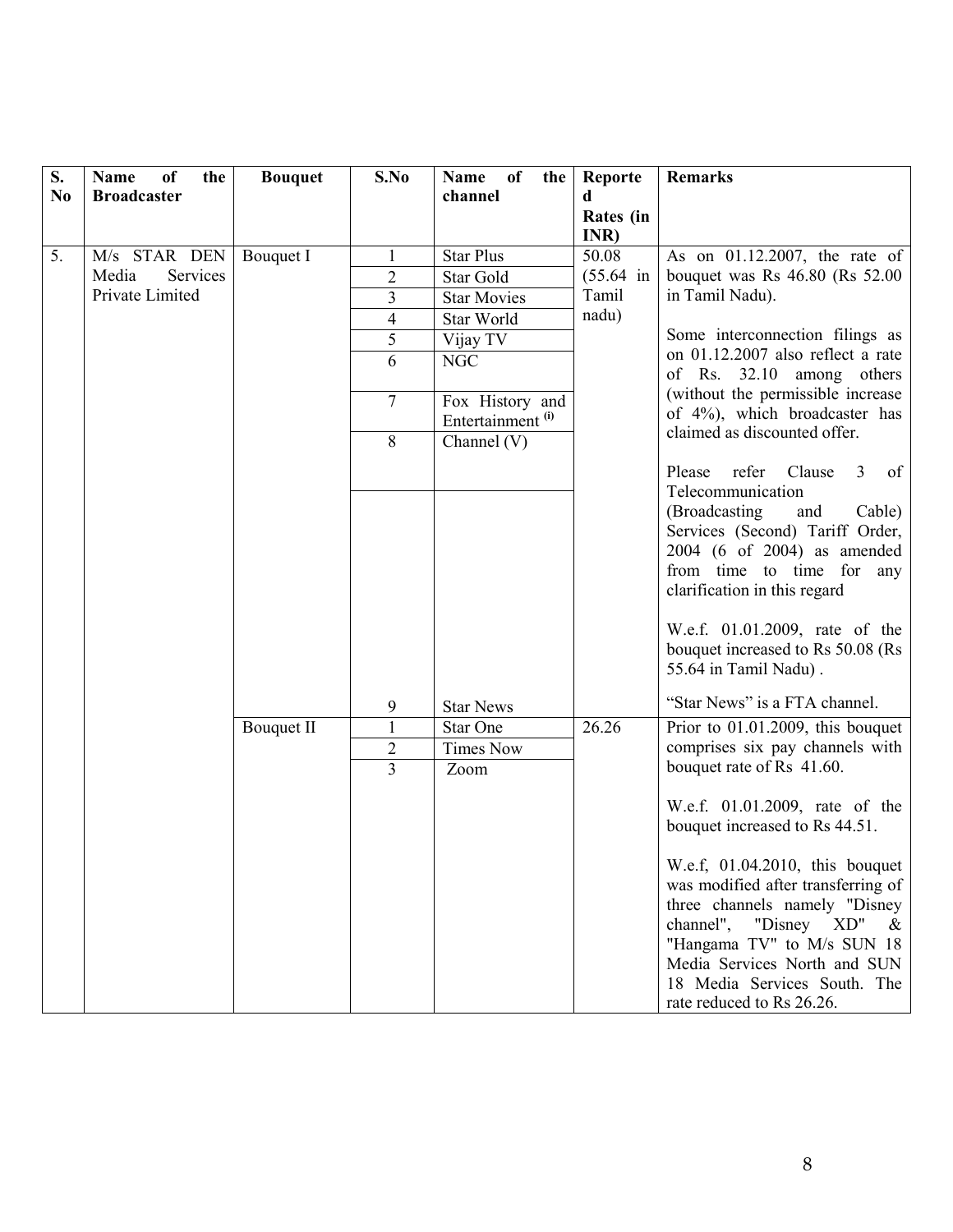|  | <b>Bouquet III</b> |                 | <b>FX</b>        | $86.33/-$ | Star Pravah" is FTA channels.                                   |
|--|--------------------|-----------------|------------------|-----------|-----------------------------------------------------------------|
|  |                    | $\overline{2}$  | FX Crime         |           |                                                                 |
|  |                    | $\overline{3}$  | Baby TV          |           | This bouquet was formed on 1st                                  |
|  |                    | $\overline{4}$  | Nat Geo wild     |           | April 2008 comprises 3 pay                                      |
|  |                    | 5               | Nat<br>Geo       |           | channels (CNBC TV 18, CNBC                                      |
|  |                    |                 | Adventure        |           | Awaaz & CNN IBN) and one                                        |
|  |                    | 6               | Nat Geo Music    |           | FTA channel (IBN 7) with                                        |
|  |                    | 7               | <b>Star One</b>  |           | bouquet rate of Rs 12.                                          |
|  |                    | 8               | <b>Times Now</b> |           | W.e.f. 15.09.2008, this bouquet                                 |
|  |                    | 9               | Zoom             |           | was modified by adding one pay                                  |
|  |                    | 10              | <b>MGM</b>       |           | channel (The MGM) $&$ one FTA                                   |
|  |                    | $\overline{11}$ | Star Pravah      |           | channel (Star Jalsha) and the rate                              |
|  |                    |                 |                  |           | of the bouquet increased to Rs                                  |
|  |                    |                 |                  |           | 16.00.                                                          |
|  |                    |                 |                  |           |                                                                 |
|  |                    |                 |                  |           | W.e.f. 01.01.2009, rate of the                                  |
|  |                    |                 |                  |           | bouquet increased to Rs 17.12.                                  |
|  |                    |                 |                  |           | W.e.f 05.11.2009, one channel                                   |
|  |                    |                 |                  |           | "Star Jalsha" converted from FTA                                |
|  |                    |                 |                  |           | to Pay.                                                         |
|  |                    |                 |                  |           |                                                                 |
|  |                    |                 |                  |           | W.e.f $01.04.2010$ , the bouquet                                |
|  |                    |                 |                  |           | was modified by adding 9 pay                                    |
|  |                    |                 |                  |           | channels and the rate of the                                    |
|  |                    |                 |                  |           | bouquet increased to Rs 99.18.                                  |
|  |                    |                 |                  |           |                                                                 |
|  |                    |                 |                  |           | W.e.f 13.08.2010, the bouquet<br>was modified by deleting 3 pay |
|  |                    |                 |                  |           | channels (CNBC Awaaz, CNN-                                      |
|  |                    |                 |                  |           | IBN $& CNBC TV 18$ and the                                      |
|  |                    |                 |                  |           | rate of the bouquet reduced to Rs                               |
|  |                    |                 |                  |           | 86.33.                                                          |
|  | <b>Bouquet IV</b>  | $\mathbf{1}$    | Star Jalsha      | 14.00     | introduced<br>Bouquet<br>w.e.f.                                 |
|  |                    | $\overline{2}$  | Star Ananda      |           | 05.11.2009.                                                     |
|  |                    |                 |                  |           |                                                                 |

Note :

i) Prior to 12.11.2008, the name of the channel " Fox History and Entertainment" was "The History Channel"

ii) The distribution of three channels namely "The Disney Channel", "Disney XD" & "Hangama TV" were shifted to M/s Sun Distribution Services w.e.f 01.04.2010. Further, w.e.f 01.09.2010, the distribution of these channels were shifted to M/s SUN 18 Media Services North and M/s Sun 18 Media Services South.

iii) Six channels i.e FX, FX Crime, Baby TV, Nat Geo wild, Nat Geo Adventure & Nat Geo Music were distributed by M/s Fox Channels (India) Private Limited from 01.08.2009 to 31.01.2010. W.e.f 01.04.2010, these six channels were shifted to M/s Star Den Media Services Private Limited.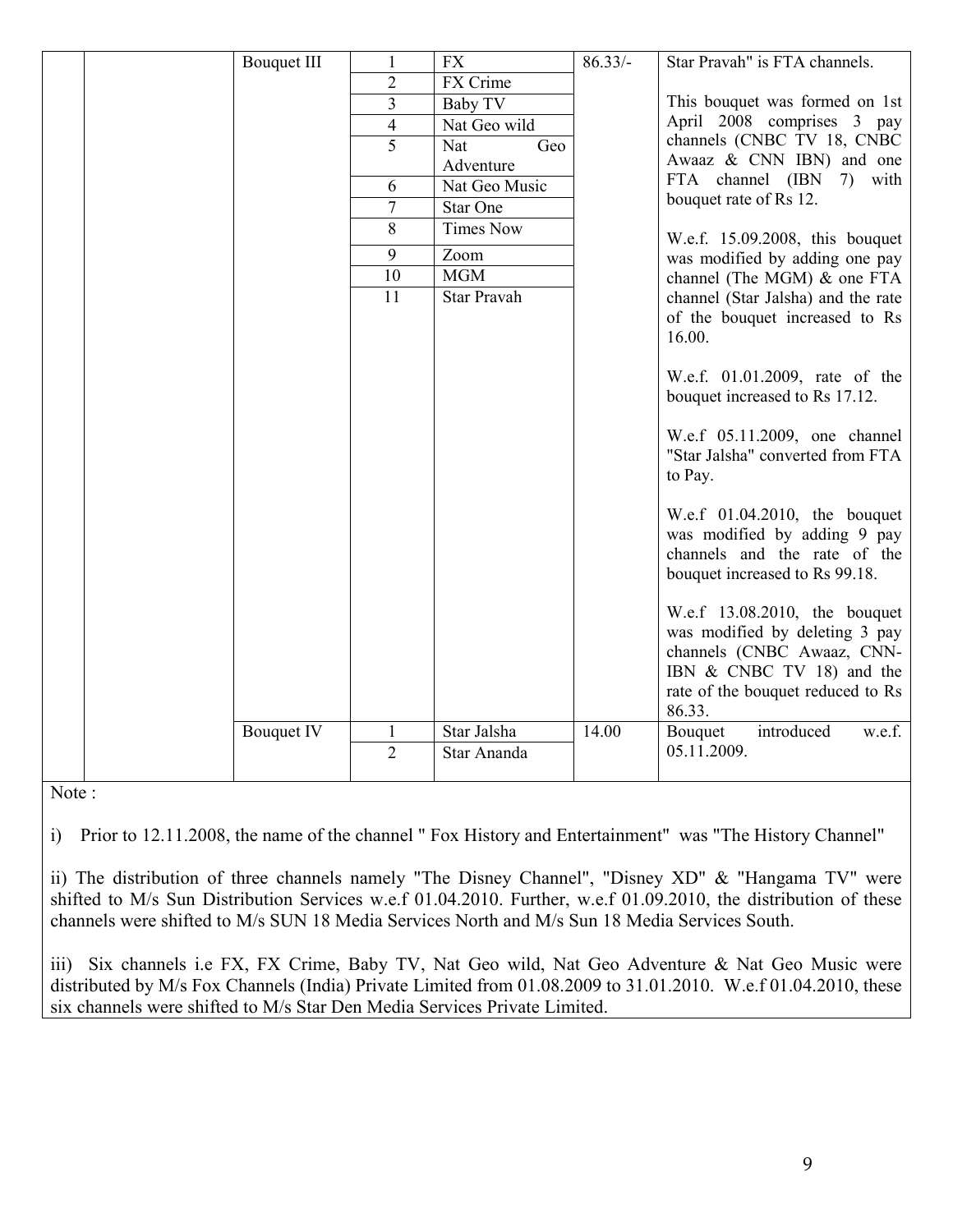| 6. | M/s<br>Ushodaya                                  | Bouquet I         | $\mathbf{1}$                     | <b>ETV</b>                             | 11.12  | As on $01.12.2007$ , the rate of this                                                                   |
|----|--------------------------------------------------|-------------------|----------------------------------|----------------------------------------|--------|---------------------------------------------------------------------------------------------------------|
|    | Enterprises Private<br>Limited                   |                   | $\overline{2}$                   | ETV <sub>2</sub>                       |        | bouquet was Rs. 10.40.                                                                                  |
|    |                                                  |                   |                                  |                                        |        | W.e.f. 01.11.2009, rate of the                                                                          |
|    |                                                  |                   |                                  |                                        |        | bouquet increased to Rs 11.12.                                                                          |
| 7. | <b>BBC</b><br>M/s                                | Bouquet I         | $\mathbf{1}$                     | <b>BBC</b>                             | 08.85  |                                                                                                         |
|    | Worldwide                                        |                   |                                  | Entertainment                          |        |                                                                                                         |
|    | Channels<br>Private                              |                   | $\overline{2}$                   | Cbeebies                               |        |                                                                                                         |
|    | Limited                                          |                   |                                  |                                        |        |                                                                                                         |
| 8. | <b>ESPN</b><br>M/s                               | Bouquet I         | $\mathbf{1}$                     | <b>ESPN</b>                            | 47.27  | As on $01.12.2007$ , the rate of this                                                                   |
|    | Software<br>India                                |                   |                                  |                                        |        | bouquet was Rs. 44.17.                                                                                  |
|    | Private Limited                                  |                   |                                  |                                        |        |                                                                                                         |
|    |                                                  |                   | $\overline{2}$                   | <b>Star Sports</b>                     |        | W.e.f. 01.01.2009, rate of the                                                                          |
|    |                                                  |                   |                                  |                                        |        | bouquet increased to Rs 47.27.                                                                          |
| 9  | M/s Raj Television<br>Limited                    | Bouquet I         | $\mathbf{1}$                     | Raj TV                                 | 13.35  | As on 01.12.2007, the rate of this                                                                      |
|    |                                                  |                   | $\overline{2}$                   | Raj Digital Plus                       |        | bouquet was Rs 12.48.                                                                                   |
|    |                                                  |                   |                                  |                                        |        | W.e.f. 01.01.2009, rate of the                                                                          |
|    |                                                  |                   |                                  |                                        |        | bouquet increased to Rs 13.35.                                                                          |
|    |                                                  | <b>Bouquet II</b> | $\mathbf{1}$                     | Raj TV                                 | 16.69  | As on $01.12.2007$ , the rate of this                                                                   |
|    |                                                  |                   | $\overline{2}$                   | Raj Digital Plus                       |        | bouquet was Rs 15.60.                                                                                   |
|    |                                                  |                   | $\overline{3}$                   | Vissa TV                               |        |                                                                                                         |
|    |                                                  |                   |                                  |                                        |        | W.e.f. 01.01.2009, rate of the                                                                          |
|    |                                                  |                   |                                  |                                        |        | bouquet increased to Rs 16.69.                                                                          |
| 10 | M/s Sahara<br>India                              | Bouquet I         | $\mathbf{1}$                     | Sahara One                             | 26.00  | Bouquet<br>introduced<br>W.e.f.                                                                         |
|    | Commercial<br>Corporation                        |                   | $\overline{2}$                   | Filmy                                  |        | 06.06.2008.                                                                                             |
|    | Limited                                          | <b>Bouquet II</b> | $\mathbf{1}$                     | Sahara One                             | $35/-$ | introduced<br>W.e.f.<br>Bouquet<br>20.09.2010.                                                          |
|    |                                                  |                   | $\overline{2}$                   | Filmy                                  |        |                                                                                                         |
|    |                                                  |                   | 3                                | Firangi                                |        |                                                                                                         |
| 11 | Turner<br>M/s                                    | Bouquet I         | $\mathbf{1}$                     | <b>NDTV</b> Imagine                    | 29.00  | introduced<br>w.e.f.<br>Bouquet<br>15.01.2009.                                                          |
|    | General                                          |                   | $\overline{2}$<br>$\overline{3}$ | Imagine Showbiz<br><b>NDTV</b> Lumiere |        |                                                                                                         |
|    | Entertainment                                    |                   |                                  |                                        |        |                                                                                                         |
|    | Networks<br>India                                |                   |                                  |                                        |        |                                                                                                         |
|    | Private Limited <sup>(i)</sup>                   |                   |                                  |                                        |        |                                                                                                         |
| 12 | M/s<br>Asianet<br>Communications                 | Bouquet I         | $\overline{2}$                   | Asianet<br><b>Asianet Plus</b>         | 15.00  | introduced<br>w.e.f.<br>Bouquet<br>29.01.2010.                                                          |
|    | Limited                                          |                   |                                  |                                        |        |                                                                                                         |
|    |                                                  |                   |                                  |                                        |        | i) Prior to 17.08.2010, the name of the company " M/s Turner General Entertainment Networks India       |
|    | Private Limited " was "M/s NDTV Imagine Limited" |                   |                                  |                                        |        |                                                                                                         |
|    |                                                  |                   |                                  |                                        |        |                                                                                                         |
|    |                                                  |                   |                                  |                                        |        | ii) Prior to 01.04.2010, three channels namely Sahara One, Filmy & Firangi were distributed by M/s Mega |
|    |                                                  |                   |                                  |                                        |        | Reach Distributors (India) Pvt Limited. W.e.f 01.01.2010, these channels are being distributed by M/s   |
|    | Sahara India Commercial Corporation Limited.     |                   |                                  |                                        |        |                                                                                                         |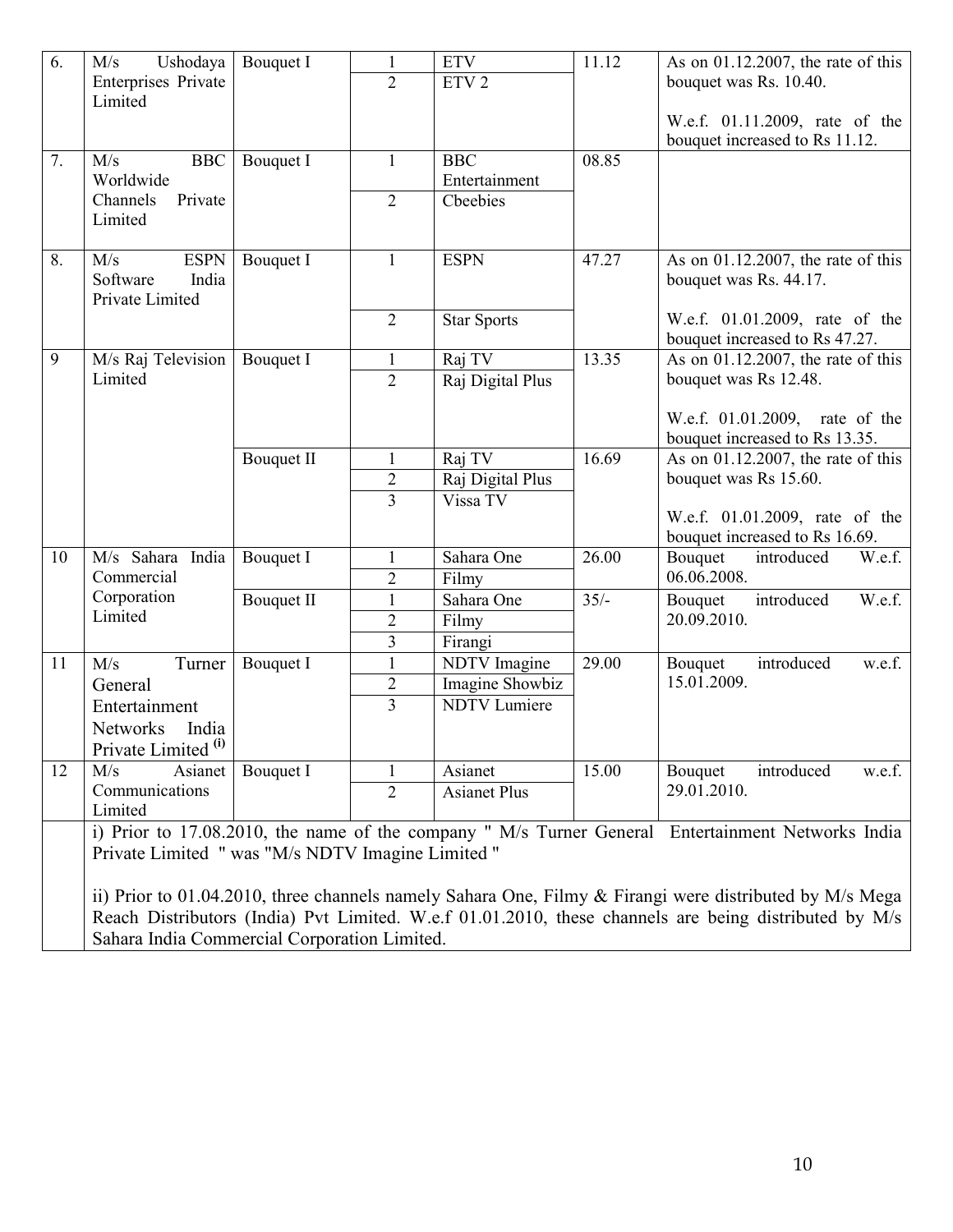## **Broadcaster wise list of pay channels along with their reported a-la-carte rates**

 **(As on 1st January, 2011)** 

| S.             | Name of the                          | S.N                   | Name of the            | <b>Reported</b> | <b>Remarks</b>                                              |
|----------------|--------------------------------------|-----------------------|------------------------|-----------------|-------------------------------------------------------------|
| N <sub>o</sub> | <b>Broadcaster</b>                   | $\boldsymbol{\theta}$ | channel                | Rates(in        |                                                             |
|                |                                      |                       |                        | INR)            |                                                             |
| $\mathbf{1}$   | M/s<br>Zee-<br><b>Turner Limited</b> | $\mathbf{1}$          | Zee TV                 | 13.88           | As on 01.12.2007, the rate of the channel was Rs.<br>12.97. |
|                |                                      |                       |                        |                 | Reported revised rate of Rs. 13.88 w.e.f. 01.01.2009.       |
|                |                                      | $\overline{2}$        | Zee Cinema             | 13.88           | As on 01.12.2007, the rate of the channel was Rs.<br>12.97  |
|                |                                      |                       |                        |                 | Reported revised rate of Rs. 13.88 w.e.f. 01.01.2009.       |
|                |                                      | $\overline{3}$        | <b>Cartoon Network</b> | 13.37           | As on 01.12.2007, the rate of the channel was Rs.<br>12.50  |
|                |                                      |                       |                        |                 | Reported revised rate of Rs. 13.37 w.e.f. 01.01.2009.       |
|                |                                      | 4                     | Zee Marathi            | 08.56           | As on 01.12.2007, the rate of the channel was Rs. 8.00      |
|                |                                      |                       |                        |                 | Reported revised rate of Rs. 08.56 w.e.f. 01.01.2009.       |
|                |                                      | 5                     | Zee News               | 08.02           | As on 01.12.2007, the rate of the channel was Rs. 7.50      |
|                |                                      |                       |                        |                 | Reported revised rate of Rs. 08.02 w.e.f. 01.01.2009.       |
|                |                                      | 6                     | <b>CNN</b>             | 01.60           | As on 01.12.2007, the rate of the channel was Rs. 1.50      |
|                |                                      |                       |                        |                 | Reported revised rate of Rs. 01.60 w.e.f. 01.01.2009.       |
|                |                                      | $\overline{7}$        | Zee Café               | 08.56           | As on 01.12.2007, the rate of the channel was Rs. 8.00      |
|                |                                      |                       |                        |                 | Reported revised rate of Rs. 08.56 w.e.f. 01.01.2009.       |
|                |                                      | 8                     | Zee Studios            | 07.49           | As on 01.12.2007, the rate of the channel was Rs. 7.00      |
|                |                                      |                       |                        |                 | Reported revised rate of Rs. 07.49 w.e.f. 01.01.2009.       |
|                |                                      | 9                     | Zee Bangla             | 08.67           | As on 01.12.2007, the rate of the channel was Rs. 8.10      |
|                |                                      |                       |                        |                 | Reported revised rate of Rs. 08.67 w.e.f. 01.01.2009.       |
|                |                                      | 10                    | Zee Punjabi            | 01.60           | As on 01.12.2007, the rate of the channel was Rs. 1.50      |
|                |                                      |                       |                        |                 | Reported revised rate of Rs. 01.60 w.e.f. 01.01.2009.       |
|                |                                      | 11                    | Zee Trendz             | 01.07           | As on 01.12.2007, the rate of the channel was Rs. 1.00      |
|                |                                      |                       |                        |                 | Reported revised rate of Rs. 01.07 w.e.f. 01.01.2009.       |
|                |                                      | 12                    | <b>HBO</b>             | 16.69           | As on 01.12.2007, rate of the channel was Rs. 15.60         |
|                |                                      |                       |                        |                 | Reported revised rate of Rs. 16.69 w.e.f. 01.01.2009.       |
|                |                                      | 13                    | <b>POGO</b>            | 13.37           | As on 01.12.2007, rate of the channel was Rs. 12.50         |
|                |                                      |                       |                        |                 | Reported revised rate of Rs. 13.37 w.e.f. 01.01.2009.       |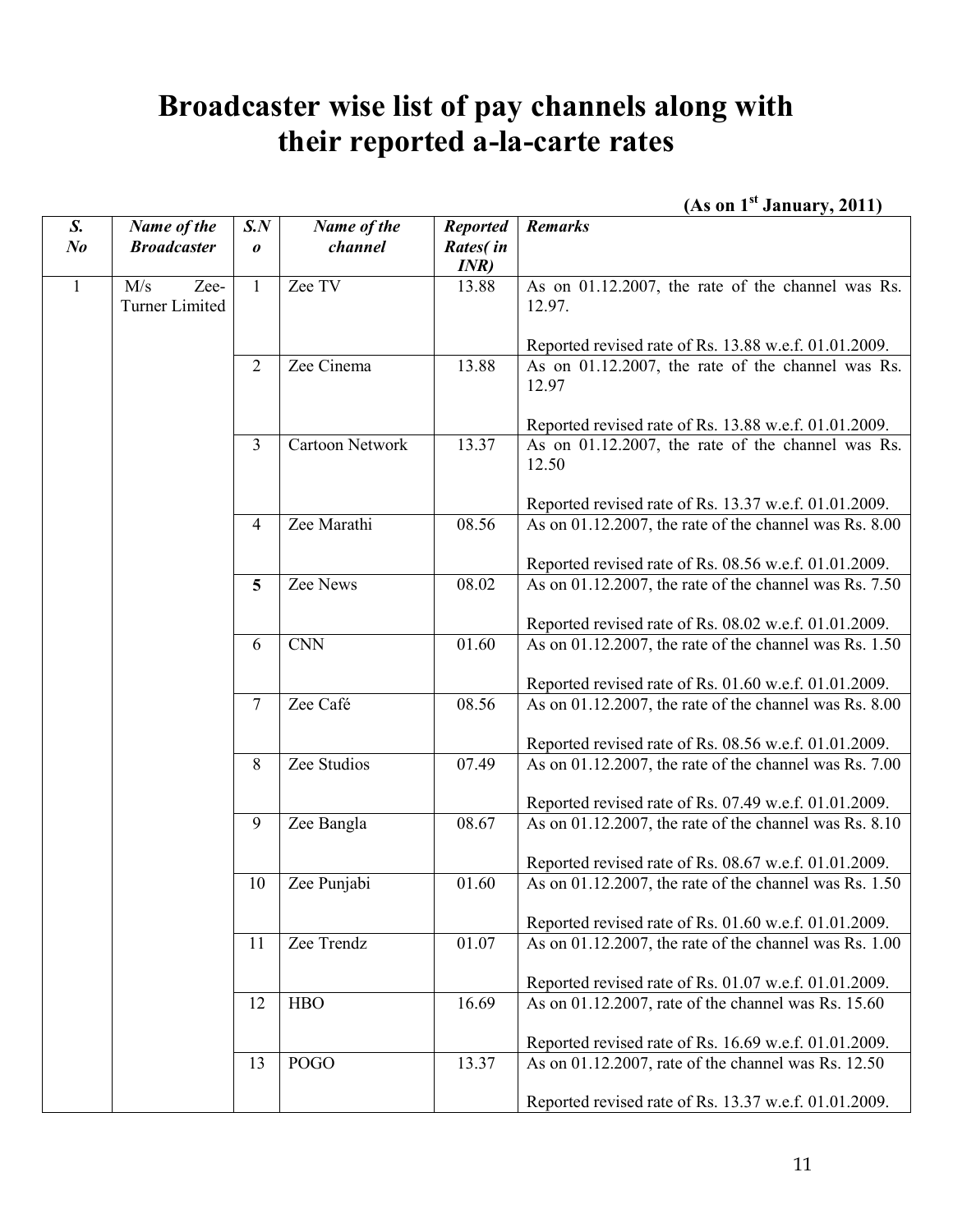| S.<br>$N_{0}$ | Name of the<br><b>Broadcaster</b> | $S_{\cdot}N$<br>$\boldsymbol{o}$ | Name of the<br>channel | <b>Reported</b><br>Rates(in<br>INR) | <b>Remarks</b>                                                                           |
|---------------|-----------------------------------|----------------------------------|------------------------|-------------------------------------|------------------------------------------------------------------------------------------|
|               |                                   | 14                               | Zee Business           | 05.14                               | As on 01.12.2007, rate of the channel was Rs. 4.80                                       |
|               |                                   |                                  |                        |                                     | Reported revised rate of Rs. 05.14 w.e.f. 01.01.2009.                                    |
|               |                                   | 15                               | Zee Classic            | 10.70                               | As on 01.12.2007, rate of the channel was Rs. 10.00                                      |
|               |                                   |                                  |                        |                                     | Reported revised rate of Rs. 10.70 w.e.f. 01.01.2009.                                    |
|               |                                   | 16                               | Zee Action             | 10.70                               | As on 01.12.2007, rate of the channel was Rs. 10.00                                      |
|               |                                   |                                  |                        |                                     | Reported revised rate of Rs. 10.70 w.e.f. 01.01.2009.                                    |
|               |                                   | 17                               | Zee Premier            | 11.98                               | As on 01.12.2007, rate of the channel was Rs. 11.20                                      |
|               |                                   |                                  |                        |                                     | Reported revised rate of Rs. 11.98 w.e.f. 01.01.2009.                                    |
|               |                                   | 18                               | Zee Telugu             | 11.13                               | As on 01.12.2007, rate of the channel was Rs. 10.40                                      |
|               |                                   |                                  |                        |                                     | Reported revised rate of Rs. 11.13 w.e.f. 01.01.2009.                                    |
|               |                                   | 19                               | Zee Kannada            | 07.98                               | As on 01.12.2007, rate of the channel was Rs. 7.46                                       |
|               |                                   |                                  |                        |                                     |                                                                                          |
|               |                                   |                                  |                        |                                     | Reported revised rate of Rs. 07.98 w.e.f. 01.01.2009.                                    |
|               |                                   | 20                               | ETC Punjabi            | 09.63                               | As on $\overline{01}$ .12.2007, rate of the channel was Rs. 9.00                         |
|               |                                   |                                  |                        |                                     | Reported revised rate of Rs. 09.63 w.e.f. 01.01.2009.                                    |
|               |                                   | 21                               | <b>ETC</b>             | 03.21                               | As on 01.12.2007, rate of the channel was Rs. 3.00                                       |
|               |                                   |                                  |                        |                                     |                                                                                          |
|               |                                   |                                  |                        |                                     | Reported revised rate of Rs. 03.21 w.e.f. 01.01.2009.                                    |
|               |                                   | 22                               | $\text{Zing}^{(iv)}$   | 05.35                               | As on 01.12.2007, rate of the channel was Rs. 5.00                                       |
|               |                                   |                                  |                        |                                     | Reported revised rate of Rs. 05.35 w.e.f. 01.01.2009.                                    |
|               |                                   | 23                               | Zee Jagran             | 02.14                               | As on 01.12.2007, rate of the channel was Rs. 2.00                                       |
|               |                                   |                                  |                        |                                     |                                                                                          |
|               |                                   |                                  | Zee Smile              | 06.57                               | Reported revised rate of Rs. 02.14 w.e.f. 01.01.2009.                                    |
|               |                                   | 24                               |                        |                                     | As on 01.12.2007, rate of the channel was Rs. 6.14                                       |
|               |                                   |                                  |                        |                                     | Reported revised rate of Rs. 06.57 w.e.f. 01.01.2009.                                    |
|               |                                   | 25                               | 24 Ghante              | 06.42                               | As on 01.12.2007, rate of the channel was Rs. 6.00                                       |
|               |                                   |                                  |                        |                                     | Reported revised rate of Rs. 06.42 w.e.f. 01.01.2009.                                    |
|               |                                   | 26                               | 24 Taas                | 09.09                               | As on 01.12.2007, rate of the channel was Rs. 8.50                                       |
|               |                                   |                                  |                        |                                     | Reported revised rate of Rs. 09.09 w.e.f. 01.01.2009.                                    |
|               |                                   | 27                               | <b>Zee Talkies</b>     | 16.58                               | As on 01.12.2007, rate of the channel was Rs. 15.50                                      |
|               |                                   |                                  |                        |                                     |                                                                                          |
|               |                                   | 28                               | <b>WB</b>              |                                     | Reported revised rate of Rs. 16.58 w.e.f. 01.01.2009.<br>Channel launched on. 15.03.2009 |
|               |                                   |                                  |                        | 6.60                                |                                                                                          |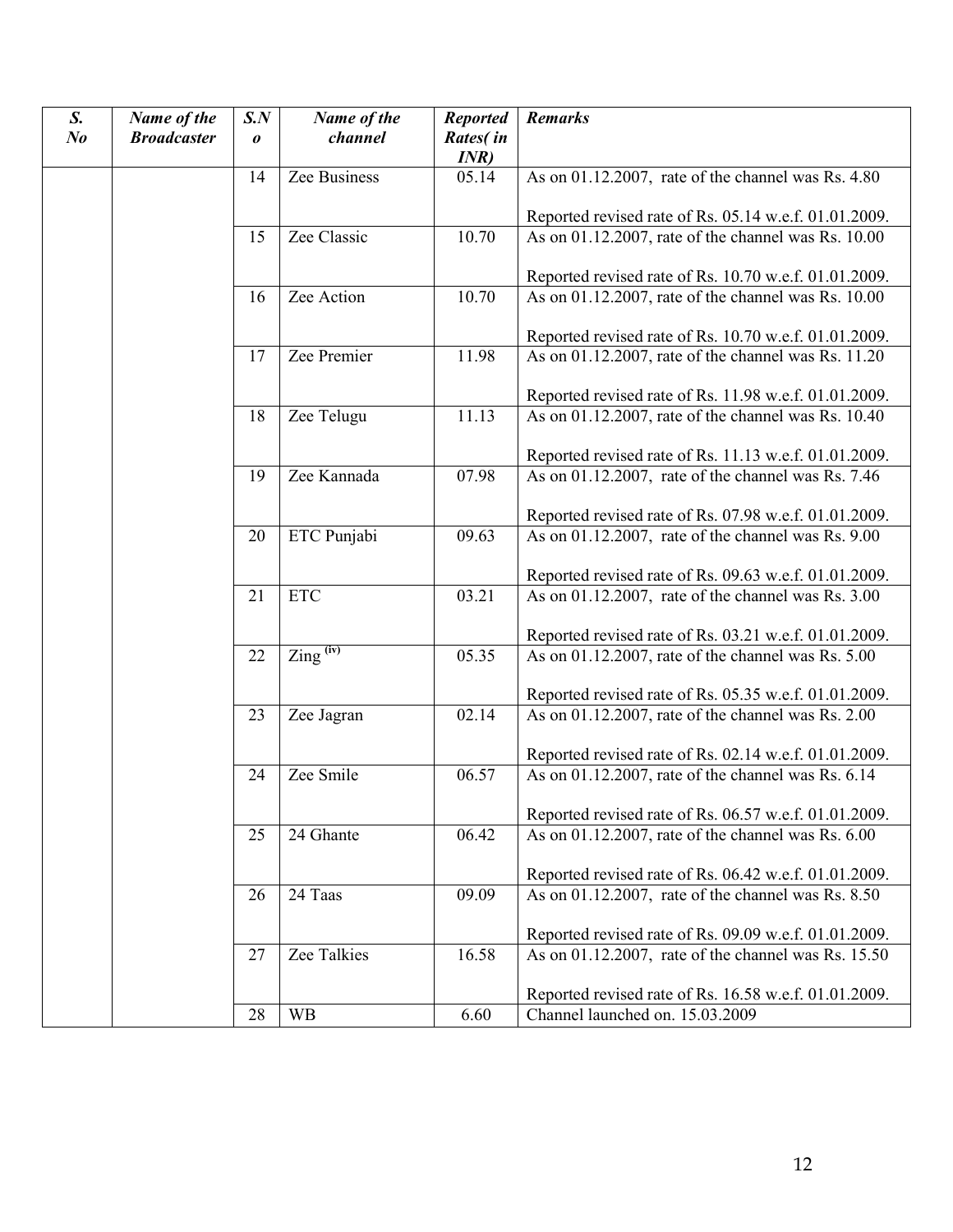| S.             | Name of the        | S.N                                                                                                                                                         | of<br>Name<br>the                                                                                                                                     | Reporte       | <b>Remarks</b>                                                                                |  |  |  |  |
|----------------|--------------------|-------------------------------------------------------------------------------------------------------------------------------------------------------------|-------------------------------------------------------------------------------------------------------------------------------------------------------|---------------|-----------------------------------------------------------------------------------------------|--|--|--|--|
| N <sub>0</sub> | <b>Broadcaster</b> | $\bf{0}$                                                                                                                                                    | channel                                                                                                                                               | d<br>Rates(in |                                                                                               |  |  |  |  |
|                |                    |                                                                                                                                                             |                                                                                                                                                       | INR)          |                                                                                               |  |  |  |  |
|                |                    | 29                                                                                                                                                          | <b>REAL</b>                                                                                                                                           | 13.00         | Channel launched on. 02.03.2009                                                               |  |  |  |  |
|                |                    | 30                                                                                                                                                          | Zee 24 Ghantalu                                                                                                                                       | 5.60          | Channel launched on 02.04.2009                                                                |  |  |  |  |
|                |                    | 31                                                                                                                                                          | Zee Salaam                                                                                                                                            | 15.00         | Channel launched on 01.02.2010                                                                |  |  |  |  |
|                |                    |                                                                                                                                                             | Note:                                                                                                                                                 |               |                                                                                               |  |  |  |  |
|                |                    |                                                                                                                                                             | i) Channel "Reality TV" was distributed $\omega$ 1.50 upto 31.08.2008. The distribution of<br>this channel ceased from 01.09.2008 for public viewing. |               |                                                                                               |  |  |  |  |
|                |                    | ii) Channel "Zee Next" was distributed $\omega$ Rs 20.00 upto 04.03.2009. The distribution<br>of this channel suspended from 05.03.2009 for public viewing. |                                                                                                                                                       |               |                                                                                               |  |  |  |  |
|                |                    | iii) Channel "Zee Gujarati" was distributed $\omega$ Rs 01.60 upto 31.05.2009. The<br>distribution of this channel discontinued from 01.06.2009.            |                                                                                                                                                       |               |                                                                                               |  |  |  |  |
|                |                    |                                                                                                                                                             |                                                                                                                                                       |               | iv) Prior to 01.05.2009, the name of the channel "Zing" was "Zee Music"                       |  |  |  |  |
|                |                    |                                                                                                                                                             | channel suspended from 31.12.2009 for public viewing.                                                                                                 |               | v). Channel "Play TV" was distributed $\omega$ 4.28 upto 30.12.2009. The distribution of this |  |  |  |  |
|                |                    |                                                                                                                                                             | Television India Private Limited w.e.f 01.02.2010.                                                                                                    |               | vi) The distribution of channel "Zee Sports" (now Ten Action $+$ ) was shifted to M/s Taj     |  |  |  |  |
|                |                    | vii)                                                                                                                                                        | Private Limited w.e.f 01.02.2010.                                                                                                                     |               | The distribution of channel "Ten Sports" was shifted to M/s Taj Television India              |  |  |  |  |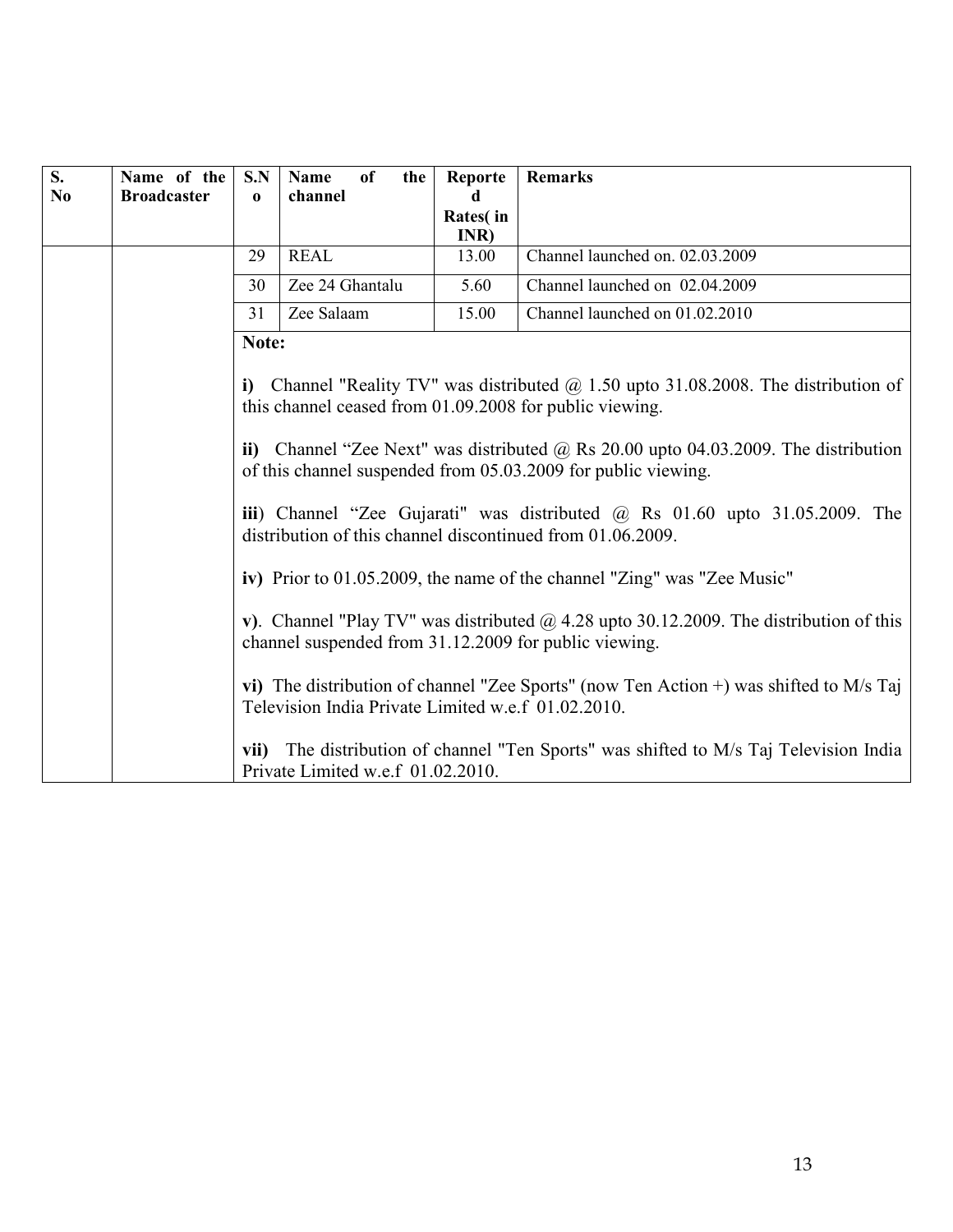| S.<br>N <sub>o</sub> | Name of the<br><b>Broadcaster</b>    | $S$ .No | Name of the<br>channel    | <b>Reported</b><br>Rates(in<br>INR) | <b>Remarks</b>                                                      |
|----------------------|--------------------------------------|---------|---------------------------|-------------------------------------|---------------------------------------------------------------------|
| $\overline{2}$       | <b>MSM</b><br>M/s<br>Discovery India | 32      | SET(Sony<br>Entertainment | 21.40                               | As on 01.12.2007, the rate of channel was Rs. 20.00                 |
|                      | Private Limited                      |         | Television)               |                                     | W.e.f. 01.01.2009, rate of the channel increased to Rs<br>$21.40$ . |
|                      |                                      | 33      | <b>MAX</b>                | 18.19                               | As on 01.12.2007, rate of the channel was Rs. 17.00                 |
|                      |                                      |         |                           |                                     | W.e.f. 01.01.2009, rate of the channel increased to Rs<br>18.19.    |
|                      |                                      | 34      | Discovery                 | 16.05                               | As on 01.12.2007, rate of the channel was Rs. 15.00                 |
|                      |                                      |         |                           |                                     | W.e.f. 01.01.2009, rate of the channel increased to Rs<br>$16.05$ . |
|                      |                                      | 35      | Animal Planet             | 05.35                               | As on 01.12.2007, rate of the channel was Rs. 5.00                  |
|                      |                                      |         |                           |                                     | W.e.f. 01.01.2009, rate of the channel increased to Rs<br>5.35.     |
|                      |                                      | 36      | <b>AXN</b>                | 15.52                               | As on 01.12.2007, rate of the channel was Rs. 14.50                 |
|                      |                                      |         |                           |                                     | W.e.f. 01.01.2009, rate of the channel increased to Rs<br>15.52.    |
|                      |                                      | 37      | Animax                    | 02.14                               | As on 01.12.2007, rate of the channel was Rs. 2.00                  |
|                      |                                      |         |                           |                                     | W.e.f. 01.01.2009, rate of the channel increased to Rs<br>2.14.     |
|                      |                                      | 38      | TLC <sup>'</sup>          | 09.63                               | As on 01.12.2007, rate of the channel was Rs. 9.00                  |
|                      |                                      |         |                           |                                     | W.e.f. 01.01.2009, rate of the channel increased to Rs<br>9.63.     |
|                      |                                      | 39      | <b>SAB TV</b>             | 14.70                               | As on $\overline{01.12.2007}$ , rate of the channel was Rs. 13.74   |
|                      |                                      |         |                           |                                     | W.e.f. 01.01.2009, rate of the channel increased to Rs<br>$14.70$ . |
|                      |                                      | 40      | <b>SET PIX</b>            | 12.84                               | As on 01.12.2007, rate of the channel was Rs. 12.00                 |
|                      |                                      |         |                           |                                     | W.e.f. 01.01.2009, rate of the channel increased to Rs<br>12.84.    |
|                      |                                      | 41      | NDTV 24X7                 | 09.10                               | As on 01.12.2007, rate of the channel was Rs. 8.50                  |
|                      |                                      |         |                           |                                     | W.e.f. 01.01.2009, rate of the channel increased to Rs<br>9.10.     |
|                      |                                      | 42      | <b>NDTV Profit</b>        | 06.42                               | As on 01.12.2007, the rate of the channel was Rs. 6.00              |
|                      |                                      |         |                           |                                     | W.e.f. 01.01.2009, rate of the channel increased to Rs<br>$6.42$ .  |
|                      |                                      | 43      | Aaj Tak                   | 07.49                               | As on 01.12.2007, the rate of the channel was Rs. 7.00              |
|                      |                                      |         |                           |                                     | W.e.f. 01.01.2009, rate of the channel increased to Rs<br>7.49.     |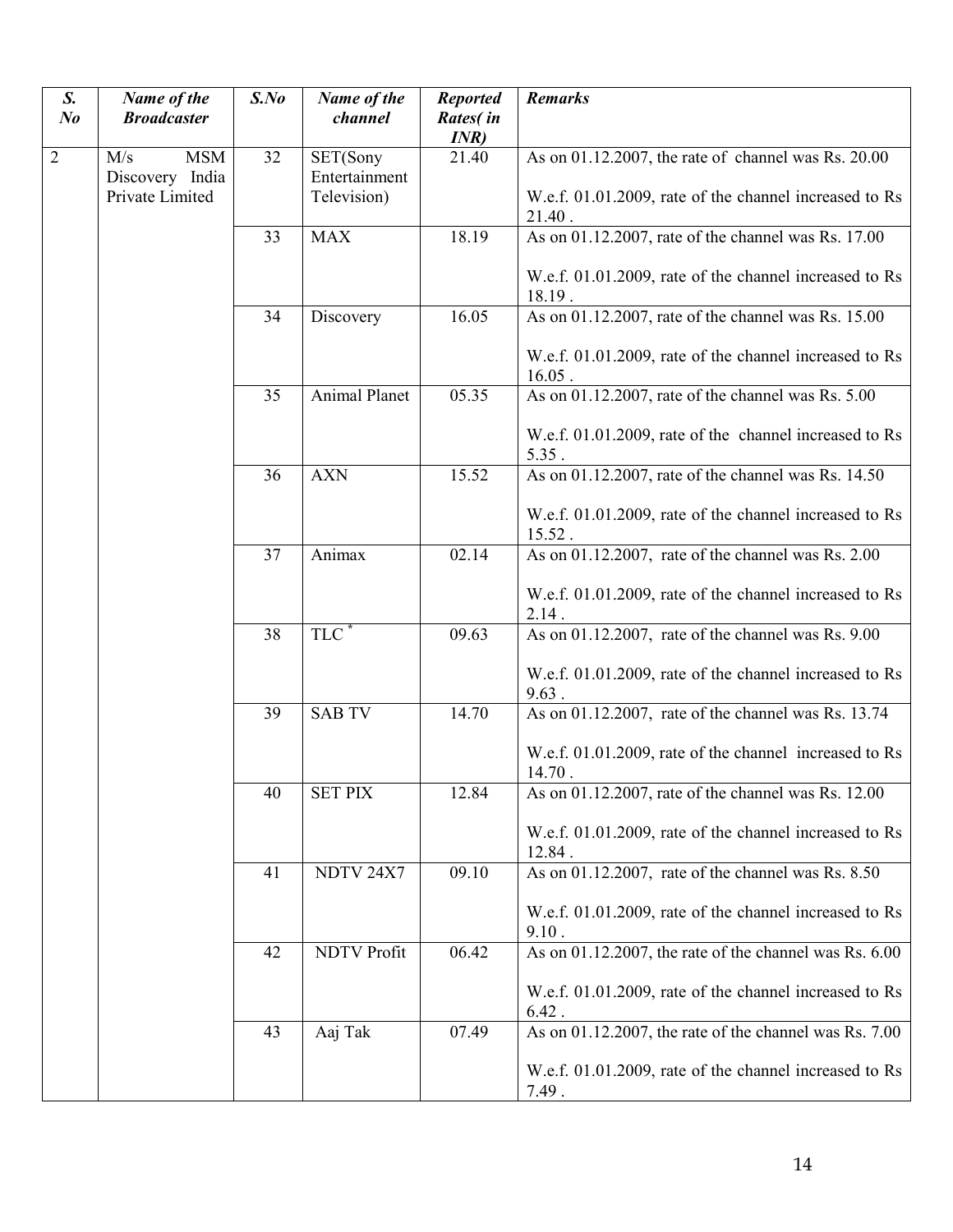| 44 | Headlines                | 03.21 | As on $01.12.2007$ , the rate of the channel was Rs. $3.00$                                                |
|----|--------------------------|-------|------------------------------------------------------------------------------------------------------------|
|    | Today                    |       |                                                                                                            |
|    |                          |       | W.e.f. 01.01.2009, rate of the channel increased to Rs<br>$3.21$ .                                         |
| 45 | Tez                      | 02.14 | As on $01.12.2007$ , the rate of the channel was Rs. $2.00$                                                |
|    |                          |       | W.e.f. 01.01.2009, rate of the channel increased to Rs<br>2.14.                                            |
| 46 | Channel 8<br>(Sony AATH) | 10.00 | Earlier, "Channel 8" was distributed by M/s Bengla<br>Entertainment Private Limited as a FTA channel.      |
|    |                          |       | W.e.f. 01.04.2009, this channel was converted to Pay<br>channel $\omega$ Rs 10.00.                         |
| 47 | Discovery<br>Science     | 12.00 | Channel launched on 01.01.2010                                                                             |
| 48 | Discovery<br>Turbo       | 10.00 | Channel launched on 01.01.2010                                                                             |
| 49 | Neo Sports               | 26.60 | Prior to 01.09.2010, these channels were distributed                                                       |
| 50 | Neo Cricket              | 35.45 | by M/s Neo Sports Broadcast Private Limited.                                                               |
|    |                          |       | W.e.f 01.09.2010, the distribution of these channels<br>were shifted to M/s MSM Discovery Private Limited. |

The distribution of three channels namely "Colors", "MTV", "NICK" and VH 1 were shifted to M/s Sun 18 Media Services North & M/s SUN 18 Media Services South w.e.f 13.08.2010 & 13.07.2010 respectively. During the period from 13.07.2010 to 12.08.2010, M/s Kal Cable Comm Pvt Limited was the authorized distributor of these channels. However, M/s Sun 18 Media Services South collected subscription payment for Viocom 18 channels on behalf of Kal Comm Pvt Limited.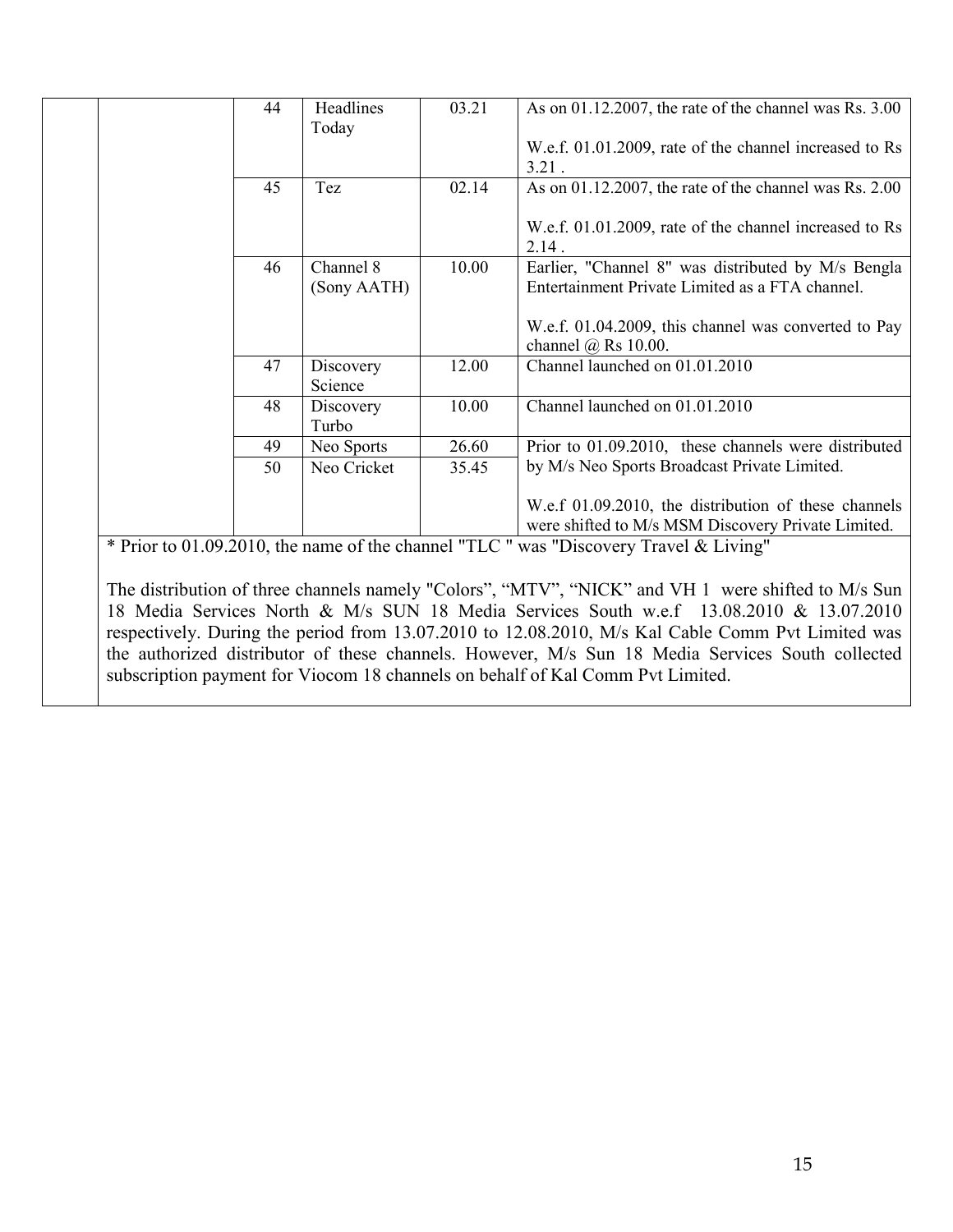| $\mathfrak{Z}$ | M/s<br><b>SUN</b><br>- 18<br>Services<br>Media<br>North $-$<br>other | 51 | <b>SUNTV</b>                     | 13.26 | As on 01.12.2007, the rate of the channel was Rs.<br>12.40          |
|----------------|----------------------------------------------------------------------|----|----------------------------------|-------|---------------------------------------------------------------------|
|                | than South India<br>Territory*                                       |    |                                  |       | W.e.f. 06.03.2009, rate of the channel increased to Rs<br>$13.26$ . |
|                |                                                                      | 52 | Gemini TV                        | 11.02 | As on 01.12.2007, the rate of the channel was Rs.<br>10.30          |
| $\overline{4}$ | <b>SUN</b><br>M/s<br>18<br>Media<br>Services<br>$-South$<br>South    |    |                                  |       | W.e.f. 06.03.2009, rate of the channel increased to Rs<br>$11.02$ . |
|                | India Territory*                                                     | 53 | Udaya TV                         | 12.30 | As on 01.12.2007, the rate of the channel was Rs.<br>11.50          |
|                |                                                                      |    |                                  |       | W.e.f. 06.03.2009, rate of the channel increased to Rs<br>12.30.    |
|                | $\ast$<br>South<br>India<br>Territories<br>Comprising<br>of          | 54 | K TV                             | 16.06 | As on 01.12.2007, the rate of the channel was Rs.<br>15.00          |
|                | the<br>states<br>of<br>Tamil<br>Nadu,                                |    |                                  |       | W.e.f. 06.03.2009, rate of the channel increased to Rs<br>16.06.    |
|                | Karnataka,<br>AP<br>and Kerela<br>as                                 | 55 | Gemini<br>Comedy <sup>(vi)</sup> | 05.68 | As on 01.12.2007, the rate of the channel was Rs. 5.30              |
|                | well<br>the<br>as<br>Union                                           |    |                                  |       | W.e.f. 06.03.2009, rate of the channel increased to Rs<br>5.68.     |
|                | Territories<br>of<br>Pondicherry,<br>Lakshadweep                     | 56 | <b>Udaya Movies</b>              | 15.40 | As on 01.12.2007, the rate of the channel was Rs.<br>14.40          |
|                | and Andaman &<br>Nicobar Islands]                                    |    |                                  |       | W.e.f. 06.03.2009, rate of the channel increased to Rs<br>$15.40$ . |
|                |                                                                      | 57 | Sun Music                        | 07.50 | As on 01.12.2007, the rate of the channel was Rs. 7.00              |
|                |                                                                      |    |                                  |       | W.e.f. 06.03.2009, rate of the channel increased to Rs<br>7.50.     |
|                |                                                                      | 58 | Gemini Music<br>(vii)            | 07.50 | As on 01.12.2007, the rate of the channel was Rs. $7.00$            |
|                |                                                                      |    |                                  |       | W.e.f. 06.03.2009, rate of the channel increased to Rs<br>7.50.     |
|                |                                                                      | 59 | Sun News                         | 01.50 | As on 01.12.2007, the rate of the channel was Rs. 1.40              |
|                |                                                                      |    |                                  |       | W.e.f. 06.03.2009, rate of the channel increased to Rs<br>1.50      |
|                |                                                                      | 60 | Gemini News                      | 08.02 | As on 01.12.2007, the rate of the channel was Rs. 7.50              |
|                |                                                                      |    |                                  |       | W.e.f. 06.03.2009, rate of the channel increased to Rs<br>$8.02$ .  |
|                |                                                                      | 61 | Udaya<br>Varthegalu              | 07.86 | As on 01.12.2007, the rate of the channel was Rs. 7.35              |
|                |                                                                      |    |                                  |       | W.e.f. 06.03.2009, rate of the channel increased to Rs<br>7.86.     |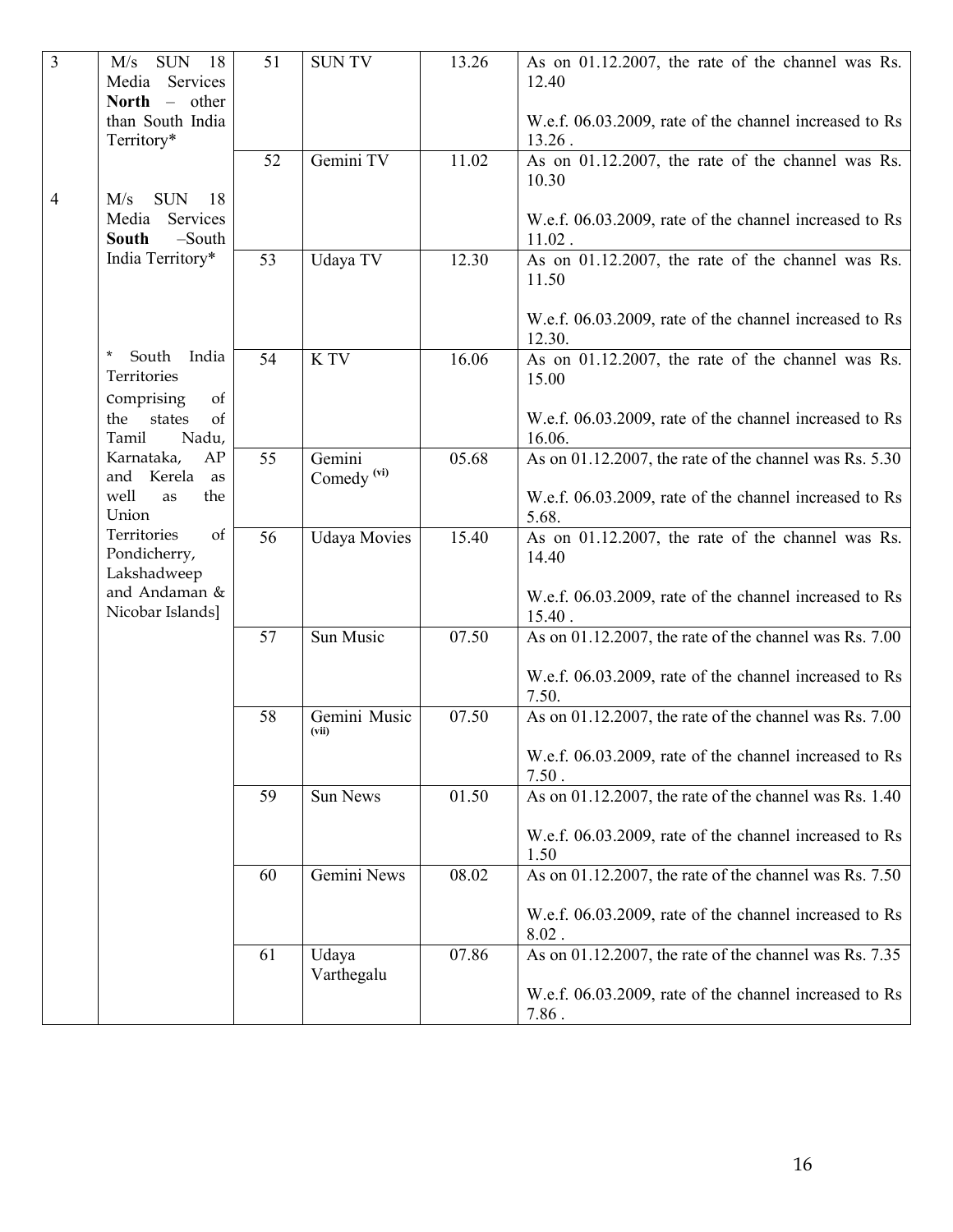|  | 62              | Gemini Movies              | 18.20 | As on 01.12.2007, the rate of the channel was Rs.<br>17.00                                                              |
|--|-----------------|----------------------------|-------|-------------------------------------------------------------------------------------------------------------------------|
|  |                 |                            |       | W.e.f. 06.03.2009, rate of the channel increased to Rs<br>18.20.                                                        |
|  | 63              | Chintu $TV(v)$             | 13.37 | W.e.f 09.04.2009, Teja News (Telugu News) was<br>converted to Chintu TV (Kannada Kids).                                 |
|  | 64              | Udaya Comedy<br>(viii)     | 16.06 | As on 01.12.2007, the rate of the channel was Rs.<br>15.00                                                              |
|  |                 |                            |       | W.e.f. 06.03.2009, rate of the channel increased to Rs<br>$16.06$ .                                                     |
|  | 65              | Kushi TV <sup>(iv)</sup>   | 13.37 | W.e.f 09.04.2009, Udaya News (Kannada News) was<br>converted to Kushi TV (Telugu Kids).                                 |
|  | 66              | Chutti TV                  | 13.37 | Converted from FTA to Pay w.e.f 17.11.2009                                                                              |
|  | 67              | Udaya II                   | 07.49 | Converted from FTA to Pay w.e.f 17.11.2009                                                                              |
|  | 68              | Adithya TV                 | 18.19 | Converted from FTA (Telugu-Music) to Pay (Tamil-<br>Movies) w.e.f 17.11.2009.                                           |
|  |                 |                            |       |                                                                                                                         |
|  | 69              | Surya TV                   | 12.31 | Converted from FTA to Pay w.e.f 01.04.2010                                                                              |
|  | 70              | Kiran TV                   | 18.19 | Converted from FTA to Pay w.e.f 01.04.2010                                                                              |
|  | 71              | The<br>Disney<br>Channel   | 09.52 | Prior to 01.04.2010, these channels were distributed<br>by M/s Star Den Media Services Private Limited.                 |
|  | 72              | Disney XD <sup>(xiv)</sup> | 09.52 |                                                                                                                         |
|  | $\overline{73}$ | Hangama TV                 | 08.35 | W.e.f 1.4.2010, the distribution of these channels were                                                                 |
|  |                 |                            |       | shifted to M/s Sun Distribution Services.                                                                               |
|  | 74              | IBN 7                      | 7.49  | Earlier, "IBN 7" was distributed by M/s Star Den<br>Media Services Private Limited as a FTA channel<br>upto 14.08.2010. |
|  |                 |                            |       | W.e.f 14.08.2010, the channel has been converted<br>from FTA to Pay.                                                    |
|  | 75              | <b>IBN</b> Lokmat          | 7.86  | The channel has been converted from FTA to Pay<br>w.e.f 14.08.2010.                                                     |
|  | 76              | Colors                     | 21.40 | Earlier these channels were distributed by M/s                                                                          |
|  | 77              | <b>MTV</b>                 | 7.49  | MSM Discovery India Private Limited upto                                                                                |
|  | 78              | <b>NICK</b>                | 6.42  | 13.07.2010.                                                                                                             |
|  | 79              | VH <sub>1</sub>            | 3.21  |                                                                                                                         |
|  |                 |                            |       | W.e.f 13.08.2010, the distribution of these<br>channels were shifted to M/s Sun 18 Media<br>Services.                   |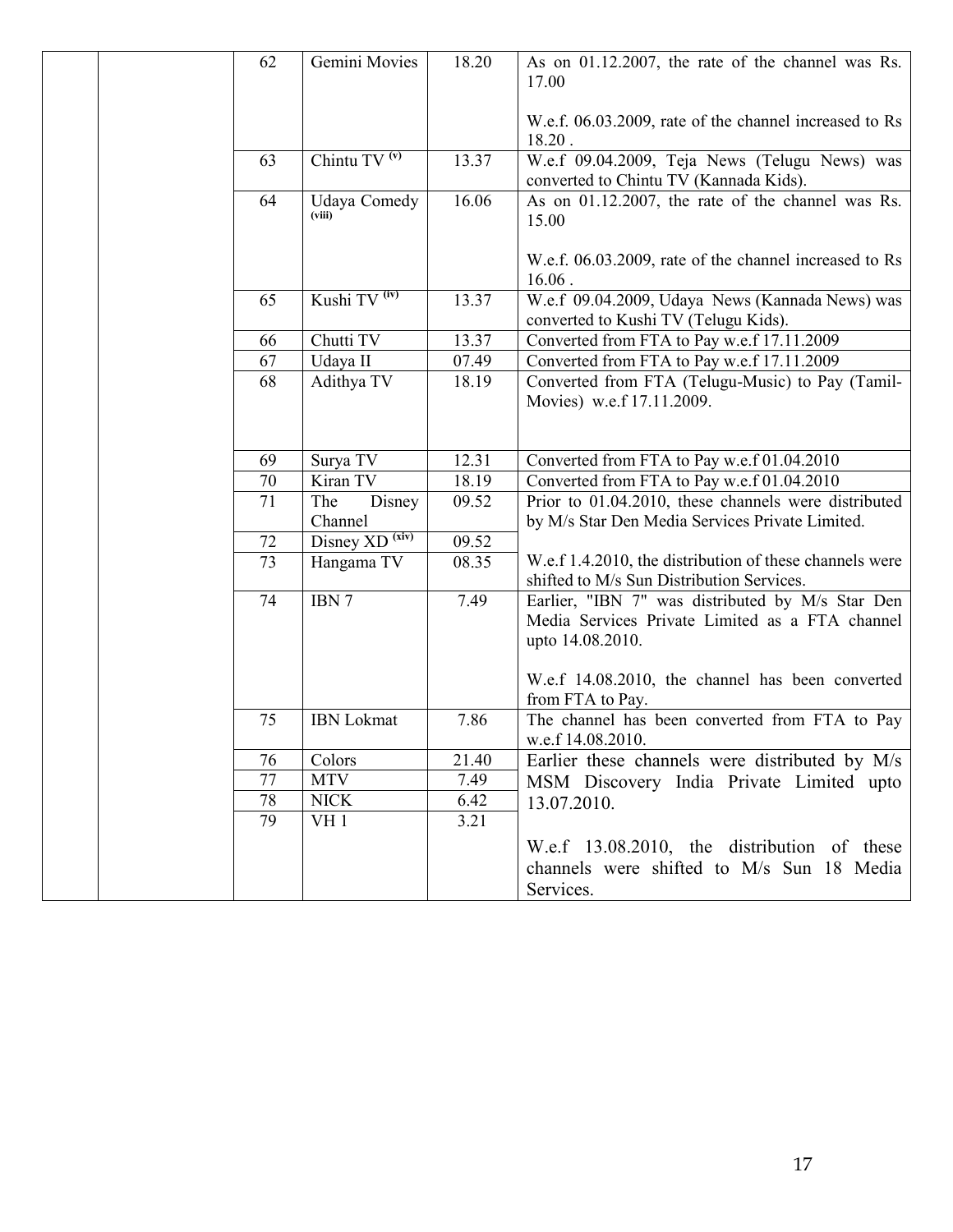|  | 80 | CNBC TV 18        | 09.10 | These channels were distributed by M/s Zee Turner          |
|--|----|-------------------|-------|------------------------------------------------------------|
|  | 81 | <b>CNN-IBN</b>    | 05.35 | Limited upto $31.03.2008$ at a-la-carte rate of Rs $7.50$  |
|  | 82 | <b>CNBC</b> Awaaz | 04.82 | (CNBC TV 18), Rs 2.00 (CNN-IBN) & Rs 3.50                  |
|  |    |                   |       | (CNBC Awaaz) respectively. M/s Star Den started            |
|  |    |                   |       | distributing these channels w.e.f. 01.04.2008 at a-la-     |
|  |    |                   |       | carte rate of Rs 08.50 (CNBC TV 18), Rs 05.00 (CNN)        |
|  |    |                   |       | IBN) and Rs 04.50 (CNBC Awaaz). M/s Star Den has           |
|  |    |                   |       | been directed vide TRAI's Direction dated 28.08.2008       |
|  |    |                   |       | to reduce the a-la-carte rates of these channels from      |
|  |    |                   |       | the reported level to Rs 7.50 (CNBC TV 18), Rs 2.00        |
|  |    |                   |       | (CNN-IBN) & Rs 3.50 (CNBC Awaaz). Broadcaster              |
|  |    |                   |       |                                                            |
|  |    |                   |       | has approached Hon'ble TDSAT against this direction        |
|  |    |                   |       | vide Appeal No 11(C) of 2008. M/s Star Den has             |
|  |    |                   |       | given an undertaking to Hon'ble TDSAT during the           |
|  |    |                   |       | course of the hearing on October 1, 2008 for a-la-carte    |
|  |    |                   |       | offering of the channels. The relevant extract of the      |
|  |    |                   |       | interim order dated 1st October, 2008 is as under:-        |
|  |    |                   |       | "The learned counsel for the appellant adds without        |
|  |    |                   |       | prejudice to the rights and contentions in the present     |
|  |    |                   |       | appeal that if, in the meanwhile, any party wants to       |
|  |    |                   |       | opt for a-la-carte, the appellant will give only the rates |
|  |    |                   |       | specified at page 58 para -7 of the paper book".           |
|  |    |                   |       |                                                            |
|  |    |                   |       |                                                            |
|  |    |                   |       | The a-la-carte rates specified at page 58 para -7 of the   |
|  |    |                   |       | paper book are as under:-                                  |
|  |    |                   |       |                                                            |
|  |    |                   |       | 1) 7.50 (CNBC TV 18)                                       |
|  |    |                   |       | 2) 2.00 (CNN-IBN)                                          |
|  |    |                   |       | 3) 3.50 (CNBC Awaaz)                                       |
|  |    |                   |       | The matter was heard on 18.02.2009 by the Hon'ble          |
|  |    |                   |       | TDSAT and the appeal has been disposed of by the           |
|  |    |                   |       | Hon'ble TDSAT by passing following order:                  |
|  |    |                   |       |                                                            |
|  |    |                   |       | "In view of the judgement of this Tribunal dated           |
|  |    |                   |       | 15.01.2009, the appeal does not survive".                  |
|  |    |                   |       |                                                            |
|  |    |                   |       | TRAI has filed an appeal in the Hon'ble Supreme            |
|  |    |                   |       | Court of India against the order of Hon'ble TDSAT          |
|  |    |                   |       | judgement dated 15.01.2009. Matter is sub-judice.          |
|  |    |                   |       |                                                            |
|  |    |                   |       | W.e.f. 01.01.2009, rate of the channels increased to Rs    |
|  |    |                   |       | 9.10 (CNBC TV 18), Rs 5.35 (CNN-IBN) & Rs 4.82             |
|  |    |                   |       | (CNBC Awaaz).                                              |
|  |    |                   |       |                                                            |
|  |    |                   |       | W.e.f 13.08.2010, the distribution of these three          |
|  |    |                   |       | channels were shifted to M/s SUN 18 Media Services         |
|  |    |                   |       | North and M/s SUN 18 Media Service South.                  |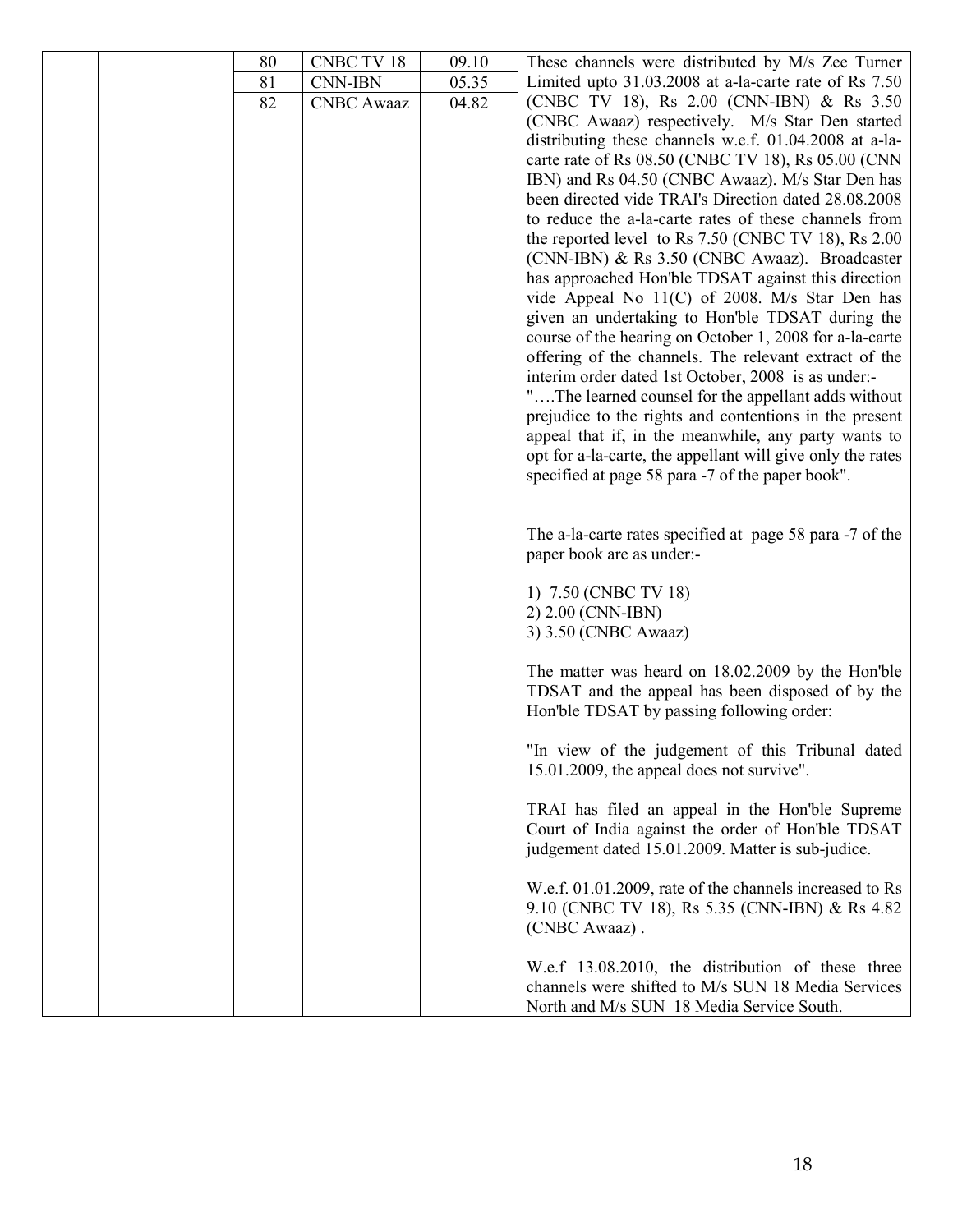- i) Prior to 06.03.2009, channel "Adithya TV" was distributed @ Rs. 03.00. W.e.f. 06.03.2009, the channel "Adithya" has been converted from Pay to FTA. W.e.f 17.11.2009, the channel "Adithya TV" has been converted from FTA (Telugu Music) to Pay (Tamil Movies) channel  $\omega$  18.19/-.
- ii) Prior to 01.04.2010, the "SUN Distribution Services" was known as " Channel Plus".
- iii) Prior to 27.07.2009, the name of the channel "Navvulu" was "Gemini Cable Vision"
- iv) Prior to 09.04.2009, the name of the channel "Kushi (Telugu Kids) was "Udaya News (Kannada news)"
- v) Prior to 09.04.2009, the name of the channel "Chintu TV (Kannada Kids)" was "Teja News (Telugu News)"
- vi) Prior to 01.10.2010, , the name of the channel "Gemini Comedy" was "Teja TV"
- vii) Prior to 01.10.2010, , the name of the channel "Gemini Movies" was "Navvulu"
- viii) Prior to 01.10.2010 , the name of the channel "Udaya Comedy" was "Ushe TV"
- ix) Prior to 13.08.2010, three channels namely "CNBC- TV 18, CNN-IBN & CNBC Awaaz were distributed by M/s Star Den Media Service Private Limited. W.e.f 13.08.2010, the distribution of these three channels were shifted to M/s SUN 18 Media Services.
- x) Prior to 01.09.2010, the distribution of SUN Channels were distributed by M/s Sun Distributions Services. W.e.f 01.09.2010, the distribution of these channels were shifted to M/s SUN 18 Media Services North and M/s Sun 18 Media Services South.
- xi) Earlier four channels namely "Colors", "NICK", VH 1" & "MTV" were distributed by M/s MSM Discovery India Private Limited. W.e.f 13.08.2010, the distribution of these channels were shifted to M/s Sun 18 Media Services. During the period from 13.07.2010 to 12.08.2010, M/s Sun 18 Media Services collected subscription payment for Viocom 18 channels on behalf of Kal Comm Pvt Limited who were authorized distributor in South India.
- xii) As on 01.12.2007, the rate of the channel, "Chintu TV" was Rs 1.60. W.e.f 06.03.2009, the rate of the channel increased to Rs 1.72. W.e.f 09.04.2009, Teja News (Telugu News) was converted to Chintu TV (Kannada Kids) @ Rs 13.37
- xiii) As on 01.12.2007, the rate of the channel "Kushi TV" was Rs 1.50. W.e.f 06.03.2009, the rate of the channel increased to Rs 1.60. W.e.f 09.04.2009, Udaya News (Kannada News) was converted to Kushi TV (Telugu Kids)  $(a)$  13.37.
- xiv) Prior to 14.11.2009, the name of the channel "Disney XD" was "Toon Disney "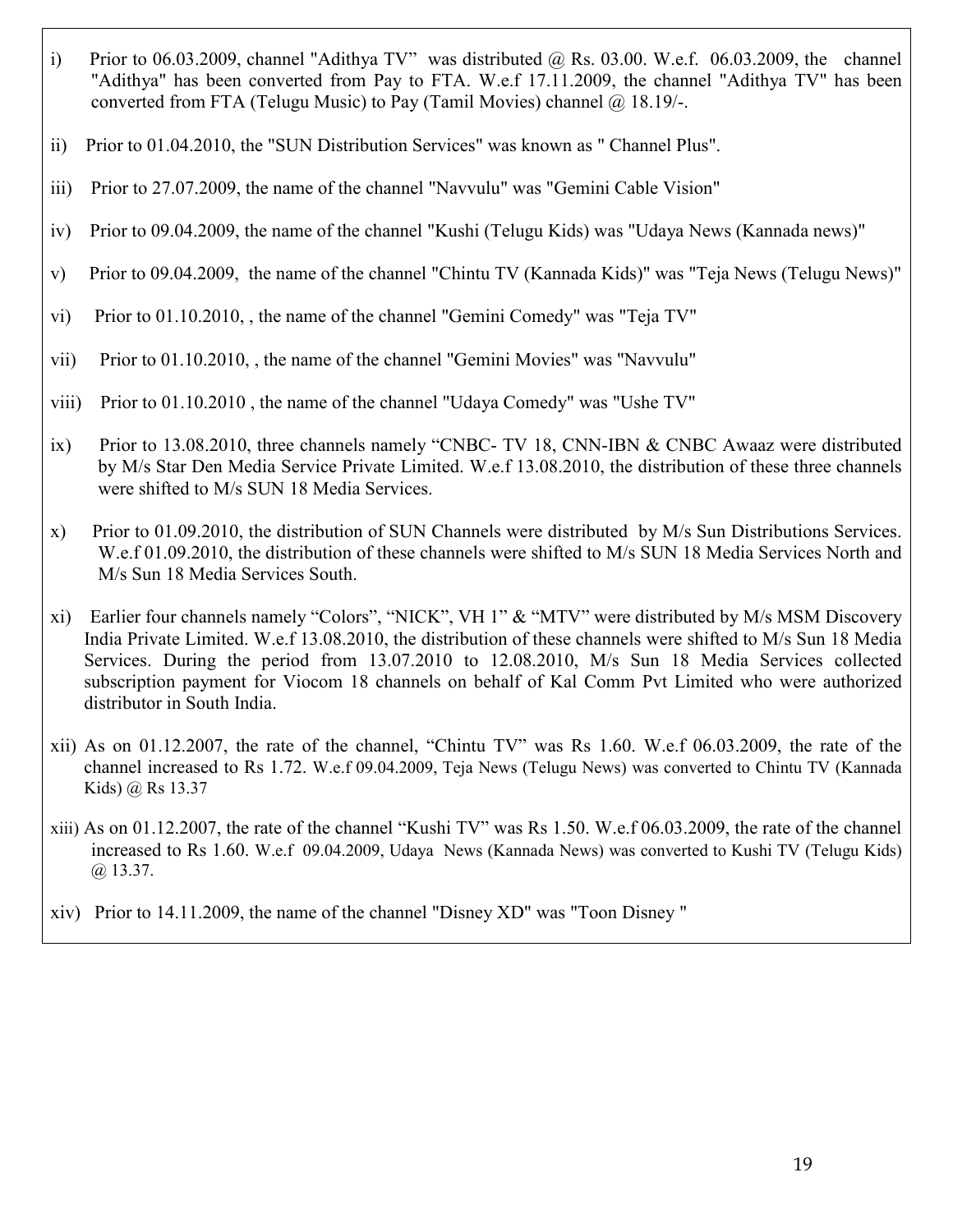| 5. | M/s STAR DEN<br>Media<br>Services<br>Private Limited | 83 | <b>Star Plus</b>             | 18.73 | As on 01.12.2007, rate of the channel was Rs. 17.50<br>W.e.f. 01.01.2009, rate of the channel increased to Rs<br>18.73. |
|----|------------------------------------------------------|----|------------------------------|-------|-------------------------------------------------------------------------------------------------------------------------|
|    | The discounts if<br>any, given on<br>bouquet rate to | 84 | Star Gold                    | 17.66 | As on 01.12.2007, rate of the channel was Rs. 16.50<br>W.e.f. 01.01.2009, rate of the channel increased to Rs           |
|    | existing                                             |    |                              |       | 17.66.                                                                                                                  |
|    | affiliate(s) will<br>also be extended                | 85 | <b>Star Movies</b>           | 17.66 | As on 01.12.2007, rate of the channel was Rs. 16.50                                                                     |
|    | a-la-carte<br>to<br>in<br>the<br>rate(s)             |    |                              |       | W.e.f. 01.01.2009, rate of the channel increased to Rs<br>17.66.                                                        |
|    | same proportion<br>as the discounted                 | 86 | Star World                   | 04.87 | As on 01.12.2007, rate of the channel was Rs. 4.55                                                                      |
|    | bouquet rate.                                        |    |                              |       | W.e.f. 01.01.2009, rate of the channel increased to Rs<br>4.87.                                                         |
|    |                                                      | 87 | Vijay TV                     | 04.28 | As on 01.12.2007, rate of the channel was Rs. 4.00<br>(Rs 11.80 in Tamilnadu)                                           |
|    |                                                      |    |                              |       | W.e.f. 01.01.2009, rate of the channel increased to Rs                                                                  |
|    |                                                      |    |                              |       | 4.28 (Rs 12.63 in Tamilnadu).                                                                                           |
|    |                                                      | 88 | NGC                          | 06.15 | As on 01.12.2007, rate of the channel was Rs. 5.75                                                                      |
|    |                                                      |    |                              |       | W.e.f. 01.01.2009, rate of the channel increased to Rs<br>$6.15$ .                                                      |
|    |                                                      | 89 | The<br>Fox<br>History<br>and | 04.71 | As on 01.12.2007, rate of the channel was Rs. 4.40                                                                      |
|    |                                                      |    | Entertainment<br>Channel     |       | W.e.f. 01.01.2009, rate of the channel increased to Rs<br>4.71.                                                         |
|    |                                                      | 90 | Channel (V)                  | 01.07 | As on 01.12.2007, rate of the channel was Rs. 1.00                                                                      |
|    |                                                      |    |                              |       | W.e.f. 01.01.2009, rate of the channel increased to Rs<br>$1.07$ .                                                      |
|    |                                                      | 91 | Star One                     | 21.94 | As on 01.12.2007, rate of the channel was Rs. 20.50                                                                     |
|    |                                                      |    |                              |       | W.e.f. 01.01.2009, rate of the channel increased to Rs<br>21.94.                                                        |
|    |                                                      | 92 | <b>Times Now</b>             | 09.10 | As on 01.12.2007, rate of the channel was Rs. 8.50                                                                      |
|    |                                                      |    |                              |       | W.e.f. 01.01.2009, rate of the channel increased to Rs<br>9.10.                                                         |
|    |                                                      | 93 | Zoom                         | 08.35 | As on 01.12.2007, rate of the channel was Rs. 7.80                                                                      |
|    |                                                      |    |                              |       | W.e.f. 01.01.2009, rate of the channel increased to Rs<br>8.35.                                                         |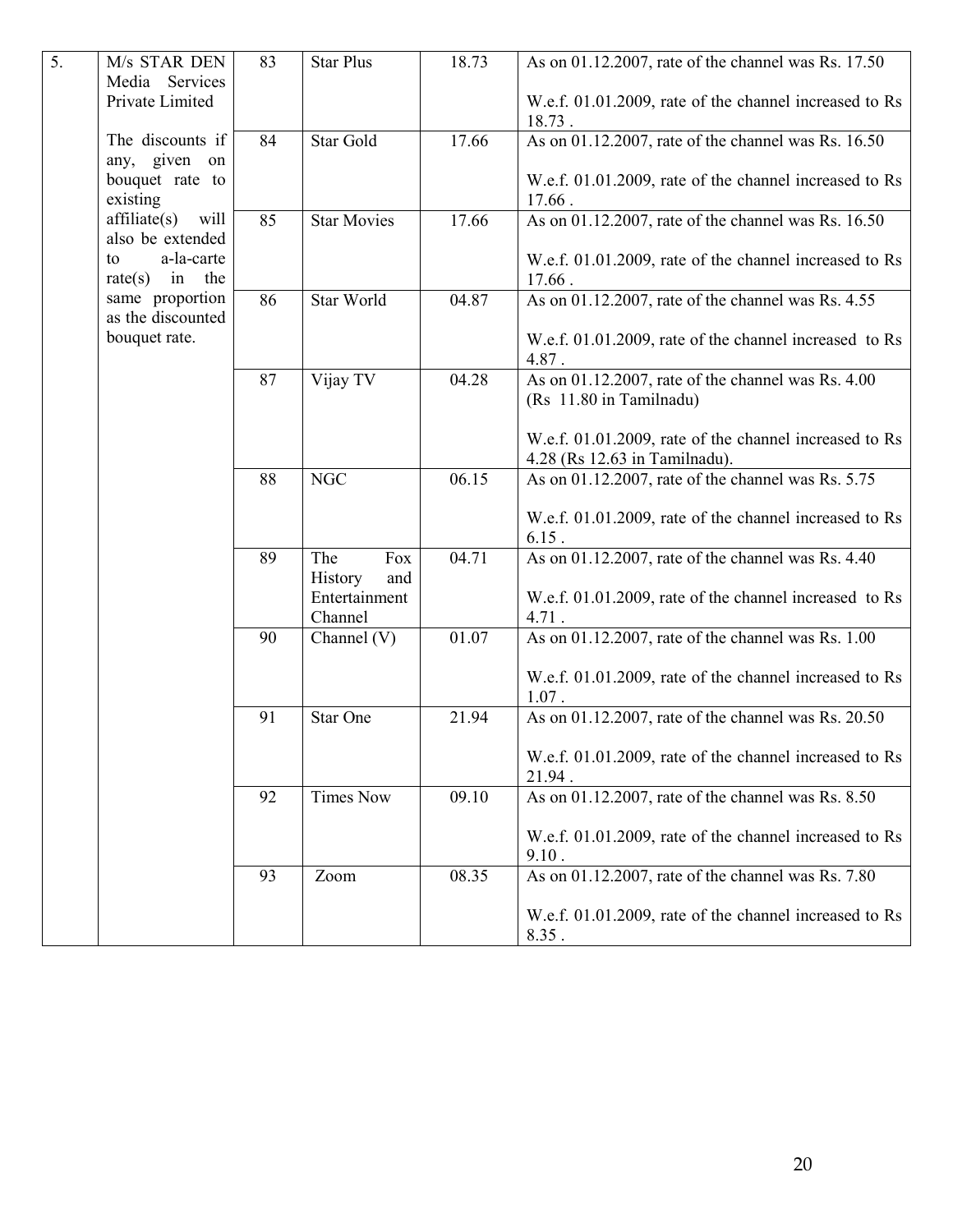|            |                                | 94  | The MGM                 | 06.42 | M/s Star Den has started distributing this channel<br>w.e.f. 15.09.2008 @ Rs. 6.00                                                                  |
|------------|--------------------------------|-----|-------------------------|-------|-----------------------------------------------------------------------------------------------------------------------------------------------------|
|            |                                |     |                         |       |                                                                                                                                                     |
|            |                                |     |                         |       | W.e.f. 01.01.2009, rate of the channel increased to Rs<br>6.42.                                                                                     |
|            |                                | 95  | Star Jalsha             | 12.00 | Earlier, "Star Jalsha " was distributed by M/s Star Den<br>as a FTA channel upto 04.11.2009                                                         |
|            |                                |     |                         |       | W.e.f. 05.11.2009, this channel was converted to Pay<br>channel $(a)$ Rs 12.                                                                        |
|            |                                | 96  | Star Ananda             | 06.00 | Earlier, "Star Ananda"" was distributed by M/s Media<br>Content & Communications Service (India) Private<br>Limited as a FTA channel upto 4.11.2009 |
|            |                                |     |                         |       | W.e.f. 05.11.2009, this channel was converted to Pay<br>channel $\omega$ Rs 6.00.                                                                   |
|            |                                | 97  | <b>FX</b>               | 15.50 | From 01.08.2009 to 31.01.2010, these channels were                                                                                                  |
|            |                                | 98  | <b>FOX CRIME</b>        | 15.50 | distributed by M/s Fox Channels (India) Private                                                                                                     |
|            |                                | 99  | <b>BABY TV</b>          | 13.25 | Limited.                                                                                                                                            |
|            |                                | 100 | Nat Geo Wild            | 16.00 |                                                                                                                                                     |
|            |                                | 101 | Geo<br>Nat<br>Adventure | 16.00 | W.e.f 01.02.2010, the distribution of these channels<br>were shifted to M/s Star Den Media Services Private                                         |
|            |                                | 102 | <b>GEO</b><br>Nat       | 07.40 | Limited.                                                                                                                                            |
|            |                                |     | Music                   |       |                                                                                                                                                     |
|            |                                | 103 | Suvarna                 | 12.00 | Converted from FTA to Pay w.e.f 1.11.2010.                                                                                                          |
| $\sqrt{6}$ | M/s<br>Ushodaya<br>Enterprises | 104 | <b>ETV</b>              | 10.70 | As on 01.12.2007, rate of the channel was Rs. 10.00                                                                                                 |
|            | Private Limited                |     |                         |       | W.e.f. 01.11.2009, rate of the channel increased to Rs<br>$10.70$ .                                                                                 |
|            |                                | 105 | ETV <sub>2</sub>        | 05.99 | As on 01.12.2007, rate of the channel was Rs. 5.60                                                                                                  |
|            |                                |     |                         |       | W.e.f. 01.11.2009, rate of the channel increased to Rs<br>5.99                                                                                      |
|            |                                | 106 | ETV Bangla              | 11.12 | As on 01.12.2007, rate of the channel was Rs. 10.40                                                                                                 |
|            |                                |     |                         |       | W.e.f. 01.11.2009, rate of the channel increased to Rs<br>$11.12$ .                                                                                 |
|            |                                | 107 | ETV Marathi             | 11.12 | As on 01.12.2007, rate of the channel was Rs. 10.40                                                                                                 |
|            |                                |     |                         |       | W.e.f. 01.11.2009, rate of the channel increased to Rs<br>$11.12$ .                                                                                 |
|            |                                | 108 | ETV Kannada             | 11.12 | As on 01.12.2007, rate of the channel was Rs. 10.40                                                                                                 |
|            |                                |     |                         |       | W.e.f. 01.11.2009, rate of the channel increased to Rs<br>$11.12$ .                                                                                 |
|            |                                | 109 | <b>ETV</b>              | 11.12 | As on 01.12.2007, rate of the channel was Rs. 10.40                                                                                                 |
|            |                                |     | Gujarathi               |       |                                                                                                                                                     |
|            |                                |     |                         |       | W.e.f. 01.11.2009, rate of the channel increased to Rs<br>$11.12$ .                                                                                 |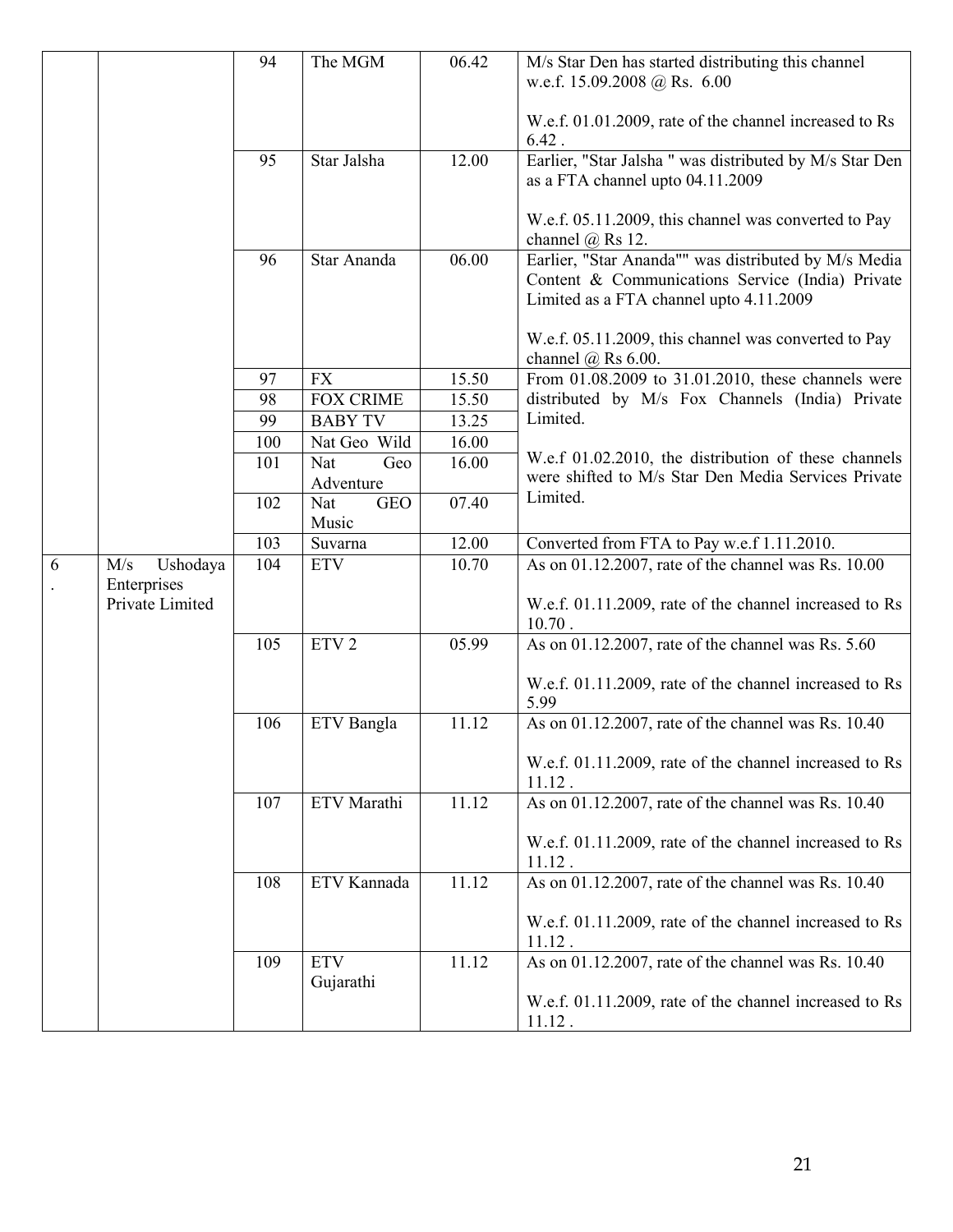|        |                                           | 110 | ETV Oriya                            | 11.12 | As on 01.12.2007, rate of the channel was Rs. 10.40                 |
|--------|-------------------------------------------|-----|--------------------------------------|-------|---------------------------------------------------------------------|
|        |                                           |     |                                      |       |                                                                     |
|        |                                           |     |                                      |       | W.e.f. 01.11.2009, rate of the channel increased to Rs<br>11.12.    |
|        |                                           | 111 | <b>ETV UP</b>                        | 11.12 | Converted from FTA to pay channel w.e.f. 12.05.                     |
|        |                                           |     |                                      |       | 2008 @ rate of Rs 10.40.                                            |
|        |                                           |     |                                      |       |                                                                     |
|        |                                           |     |                                      |       | W.e.f. 01.11.2009, rate of the channel increased to Rs<br>$11.12$ . |
|        |                                           |     |                                      |       |                                                                     |
|        |                                           | 112 | <b>ETV</b> Bihar                     | 11.12 | Converted from FTA to pay channel w.e.f. 12.05.                     |
|        |                                           |     |                                      |       | 2008 @ rate of Rs 10.40.                                            |
|        |                                           |     |                                      |       | W.e.f. 01.11.2009, rate of the channel increased to Rs              |
|        |                                           |     |                                      |       | 11.12.                                                              |
|        |                                           | 113 | ETV Urdu                             | 11.12 | Converted from FTA to pay channel w.e.f. 12.05.<br>2008 @ Rs 10.40  |
|        |                                           |     |                                      |       | W.e.f. 01.11.2009, rate of the channel increased to Rs              |
|        |                                           |     |                                      |       | 11.12                                                               |
|        |                                           | 114 | <b>ETV</b>                           | 11.12 | Converted from FTA to pay channel w.e.f. 12.05.                     |
|        |                                           |     | Rajasthan                            |       | 2008 @ Rs 10.40                                                     |
|        |                                           |     |                                      |       | W.e.f. 01.11.2009, rate of the channel increased to Rs              |
|        |                                           |     |                                      |       | 11.12.                                                              |
|        |                                           | 115 | <b>ETV MP</b>                        | 11.12 | Converted from FTA to pay channel w.e.f. 12.05.<br>2008 @ Rs 10.40  |
|        |                                           |     |                                      |       | W.e.f. 01.11.2009, rate of the channel increased to Rs<br>11.12.    |
| $\tau$ | M/s UTV Global<br>Broadcasting<br>Limited | 116 | <b>Bindass</b>                       | 10.00 |                                                                     |
|        |                                           | 117 | UTV $\overline{\text{Action}^{(v)}}$ | 10.00 |                                                                     |
|        |                                           | 118 | <b>World Movies</b>                  | 10.00 | Channel launched on 03.02.2008                                      |
|        |                                           |     |                                      |       |                                                                     |
|        |                                           | 119 | <b>UTV</b> Movies                    | 15.00 | Launching of channel, reported vide letter dated                    |
|        |                                           | 120 | Bloomberg                            | 08.50 | 11.03.2008<br>Launching of channel, reported vide letter dated      |
|        |                                           |     | $UTV$ <sup>(vi)</sup>                |       | 15.04.2008                                                          |
| 8.     | M/s BBC World                             | 121 | <b>BBC</b> World                     | 05.00 |                                                                     |
|        | Private<br>(India)<br>Limited             |     |                                      |       |                                                                     |
|        |                                           |     |                                      |       |                                                                     |
|        |                                           |     |                                      |       |                                                                     |
| 9.     | <b>BBC</b><br>M/s                         | 122 | <b>BBC</b>                           | 06.50 | Prior to 01.07.2009, these channels were distributed                |
|        | Worldwide<br>Channels Private             | 123 | Entertainment<br>Cbeebies            | 06.50 | by M/s BBC World (India) Private Limited                            |
|        | Limited                                   |     |                                      |       |                                                                     |
|        |                                           |     |                                      |       |                                                                     |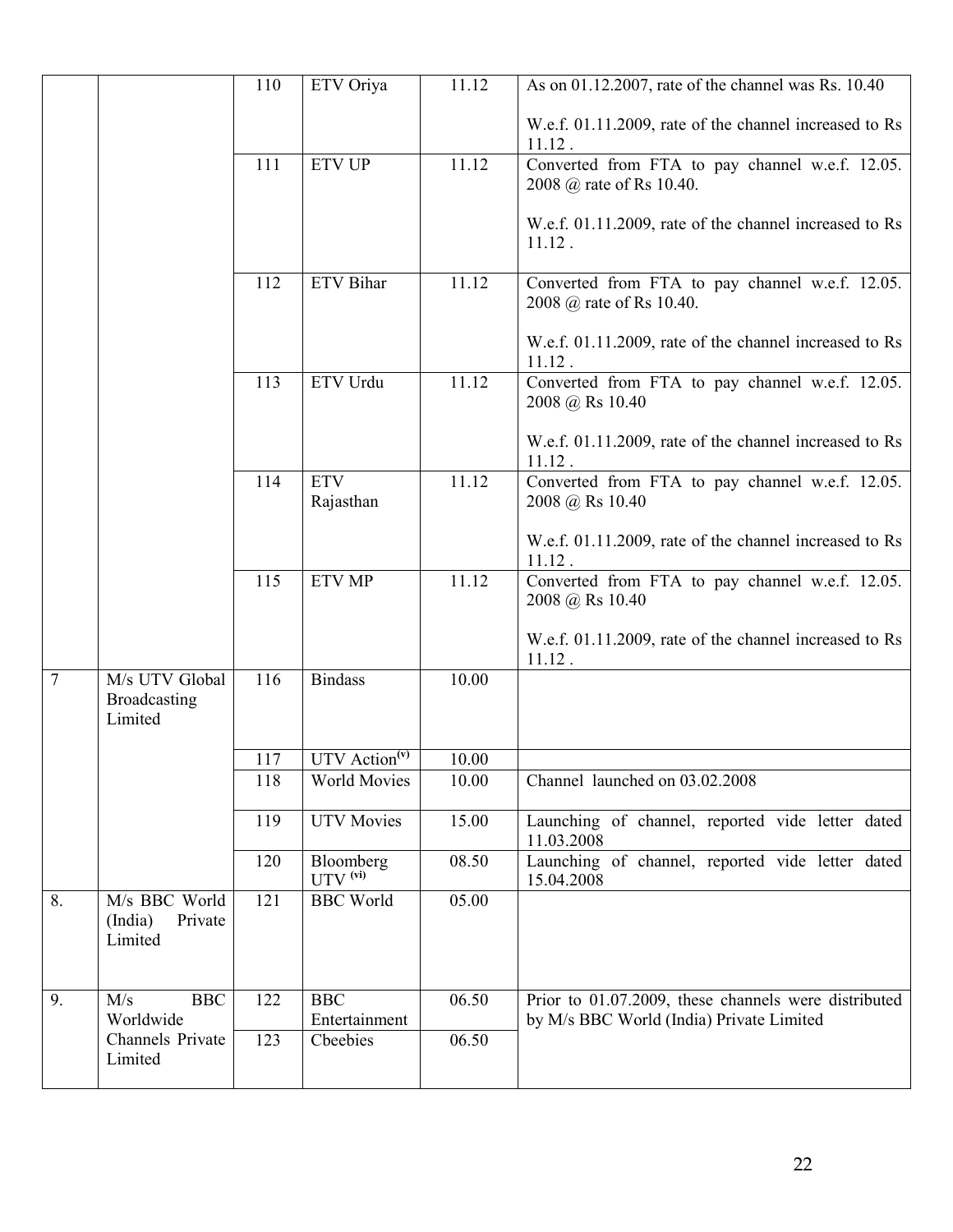| 10. | <b>ESPN</b><br>M/s<br>Software<br>India<br>Private Limited    | 124 | <b>ESPN</b>               | 35.45             | As on 01.12.2007, rate of the channel was Rs. 33.13<br>W.e.f. 01.01.2009, rate of the channel to Rs 35.45 |
|-----|---------------------------------------------------------------|-----|---------------------------|-------------------|-----------------------------------------------------------------------------------------------------------|
|     |                                                               | 125 | <b>Star Sports</b>        | 35.45             | As on 01.12.2007, rate of the channel was Rs. 33.13                                                       |
|     |                                                               |     |                           |                   | W.e.f. 01.01.2009, rate of the channel to Rs 35.45                                                        |
|     |                                                               | 126 | <b>Star Cricket</b>       | 29.96             | As on 01.12.2007, rate of the channel was Rs. 28.00                                                       |
|     |                                                               |     |                           |                   | W.e.f. 01.01.2009, rate of the channel to Rs 29.96                                                        |
|     |                                                               | 127 | <b>ESPNEWS</b>            | $\overline{9.10}$ | Newly launched channel w.e.f. 01.01.2011                                                                  |
| 11. | M/s<br>Raj<br>Television<br>Limited                           | 128 | Raj TV                    | 11.77             | As on 01.12.2007, rate of the channel was Rs. 11.00<br>(Rs. 7.72 in Andhra Pradesh).                      |
|     |                                                               |     |                           |                   | W.e.f. 01.01.2009, rate of the channel to Rs<br>11.77(Rs 8.26 in Andhra Pradesh).                         |
|     |                                                               | 129 | Raj Digital<br>Plus       | 08.26             | As on 01.12.2007, rate of the channel was Rs. 7.72<br>(Rs 4.68 in Andhra Pradesh)                         |
|     |                                                               |     |                           |                   | W.e.f. 01.01.2009, rate of the channel increased to<br>Rs 8.26 (Rs 5.01 in Andhra Pradesh).               |
|     |                                                               | 130 | Vissa TV                  | 05.01             | As on 01.12.2007, rate of the channel was Rs. 4.68<br>(Rs. 11.00 in Andhra Pradesh)                       |
|     |                                                               |     |                           |                   | W.e.f. 01.01.2009, rate of the channel increased to<br>Rs 5.01 (Rs 11.77 in Andhra Pradesh).              |
| 12  | M/s 9X Media                                                  | 131 | 9XM                       | 07.00             |                                                                                                           |
|     | Private<br>Limited <sup>(iii)</sup>                           | 132 | 9X                        | 20.50             |                                                                                                           |
| 13. | M/s<br>Turner<br>General                                      | 133 | <b>NDTV</b><br>'Imagine'  | 20.50             | Channel launched on 21.01.2008                                                                            |
|     | Entertainment                                                 | 134 | <b>NDTV</b>               | 15.00             | Channel launched on 10.10.2008                                                                            |
|     | Networks India                                                |     | Lumiere                   |                   |                                                                                                           |
|     | Private Limited<br>(ii)                                       | 135 | <b>NDTV</b><br>Showbiz    | 08.00             | Channel launched on 15.08.2008                                                                            |
| 14  | Delhi<br><b>New</b><br><b>Television Ltd</b>                  | 136 | <b>NDTV Good</b><br>Times | 09.63             | This channel was converted from FTA to Pay<br>channel w.e.f 03.05.2008 @ Rs 9.00.                         |
|     |                                                               |     |                           |                   | W.e.f 01.07.2009, rate of the channel increased to<br>Rs 9.63.                                            |
| 15. | M/s Sahara India<br>Commercial<br>Corporation                 | 137 | Firangi                   | 15.00             | Channel launched on 25.02.2008                                                                            |
|     | Limited                                                       | 138 | Sahara One                | 20.50             | Converted from FTA to Pay W.e.f. 06.06.2008                                                               |
|     |                                                               | 139 | Filmy                     | 16.50             | Converted from FTA to Pay W.e.f. 06.06.2008                                                               |
| 16. | $M/s$ B4U<br>Television<br>Network (India)<br>Private Limited | 140 | <b>B4U Movies</b>         | 06.65             | Reported on 25.11.2010, the rate of the channel<br>revised from Rs. 6.00 to Rs 6.65.                      |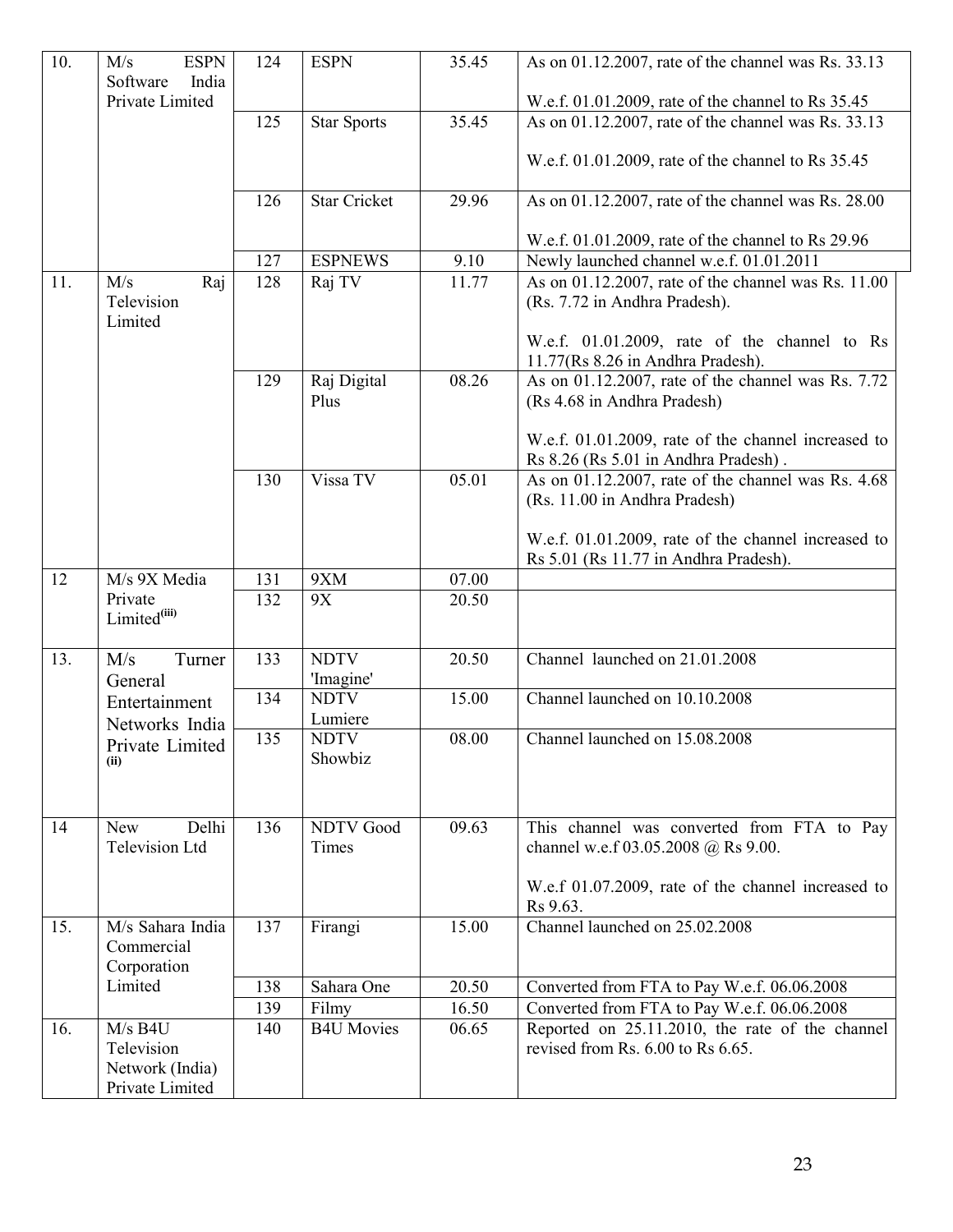| 17. | M/s MAA<br>Television<br>Network Limiter                         | 141 | <b>MAA TV</b>           | 06.00 | As on 01.12.2007, the rate of the channel was Rs.<br>5.50<br>W.e.f. 01.08.2009, rate of the channel increased to                |
|-----|------------------------------------------------------------------|-----|-------------------------|-------|---------------------------------------------------------------------------------------------------------------------------------|
|     |                                                                  | 142 | <b>MAA Music</b>        | 07.50 | Rs 6.00.<br>As on 01.01.2008, the rate of the channel was Rs.<br>7.00                                                           |
|     |                                                                  |     |                         |       | W.e.f. 01.08.2009, rate of the channel increased to<br>Rs 7.50.                                                                 |
|     |                                                                  | 143 | <b>MAA Movies</b>       | 18.50 | Channel launched on 07.07.2010                                                                                                  |
|     |                                                                  | 144 | <b>MAA Junior</b>       | 13.50 | Channel launched on 07.07.2010                                                                                                  |
| 18. | M/s TV Today<br>Network Limited                                  | 145 | Dilli Aaj Tak           | 08.50 |                                                                                                                                 |
| 19. | Allied<br>M/s<br>Infotainment<br>Distribution<br>Private Limited | 146 | $E-24$                  | 15.00 | Channel launched on. 27.03.2008                                                                                                 |
| 20  | M/s<br>Turner                                                    | 147 | Boomerang               | 10.00 |                                                                                                                                 |
|     | International                                                    | 148 | <b>TCM</b><br>Turner    | 10.00 |                                                                                                                                 |
|     | India<br>Private                                                 |     | Classic                 |       |                                                                                                                                 |
|     | Limited                                                          |     | Movies                  |       |                                                                                                                                 |
| 21  | Orissa<br>M/s<br><b>Television Ltd</b>                           | 149 | Tarang                  | 10.70 | As on 06.11.208, the rate of the channel was Rs 10/-<br>W.e.f 01.06.2010, rate of the channel increased to<br>Rs 10.70.         |
|     |                                                                  | 150 | <b>Tarang Music</b>     | 05.35 | As on 01.04.2009, the rate of the channel was Rs 5/-                                                                            |
|     |                                                                  |     |                         |       | W.e.f 01.06.2010, rate of the channel increased to<br>Rs 5.35.                                                                  |
|     |                                                                  | 151 | Prarthana               | 05.35 | As on 14.04.2010, the rate of the channel was Rs 5/-                                                                            |
|     |                                                                  |     |                         |       | W.e.f 01.06.2010, rate of the channel increased to<br>Rs 5.35.                                                                  |
| 22  | Times<br>M/s<br>Global<br>Broadcasting<br>Company<br>Limited     | 152 | ET NOW                  | 08.50 | Channel launched on. 27.06.2009.                                                                                                |
| 23  | Television<br>Taj<br>India<br>Private<br>Limited                 | 153 | Action+<br>Ten<br>(vii) | 11.13 | Prior to 01.02.2010, the channel 'Zee Sports' (now<br>Ten Action +) was distributed by $M/s$ Zee Turner<br>Limited $(a)$ 11.13. |
|     |                                                                  |     |                         |       | W.e.f 01.02.2010, the distribution of channel shifted<br>to M/s Taj Television India Private Limited.                           |